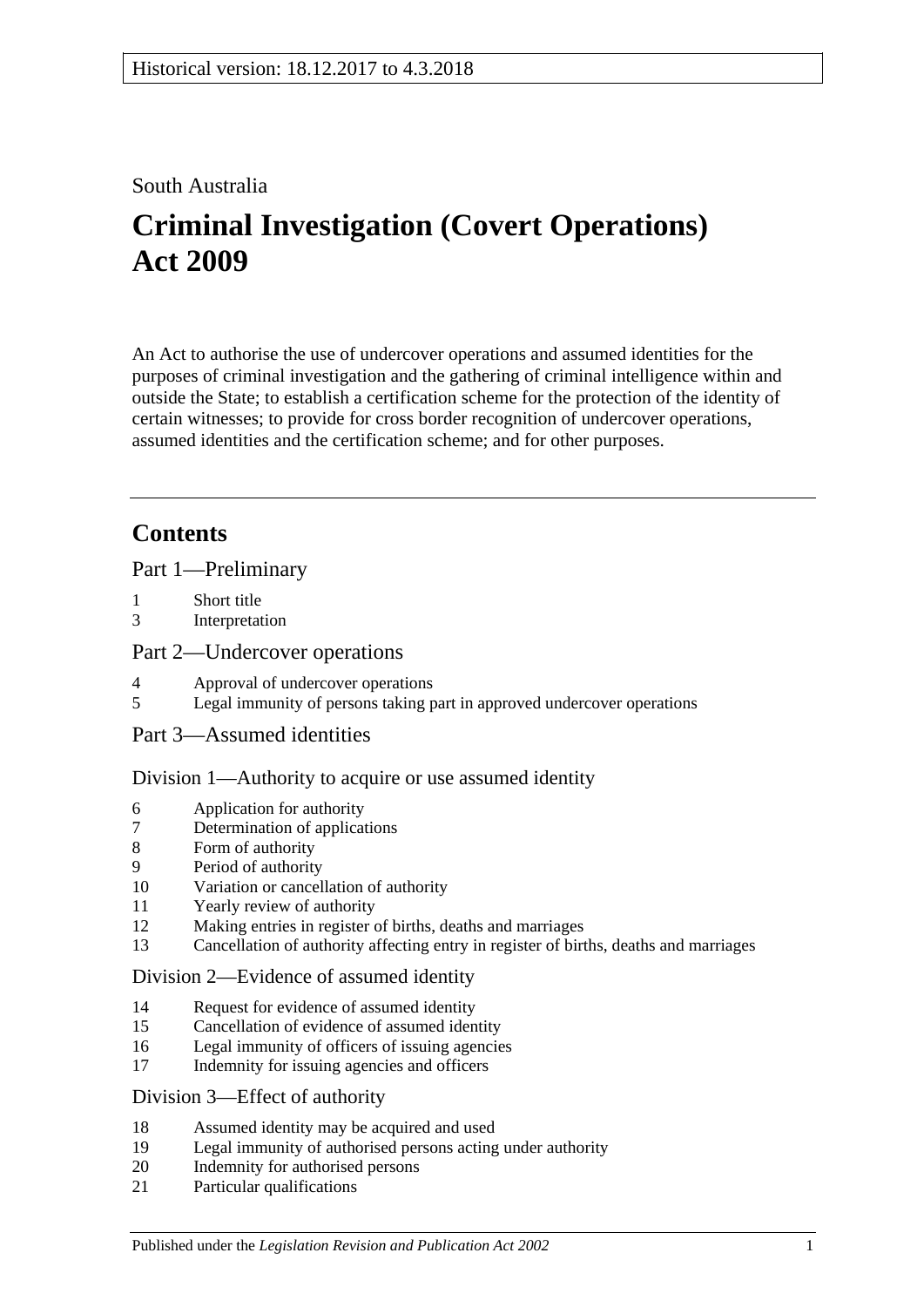[Effect of being unaware of variation or cancellation of authority](#page-14-2)

### [Division 4—Mutual recognition](#page-14-3)

- [Requests to participating jurisdiction for evidence of assumed identity](#page-14-4)
- [Requests from participating jurisdiction for evidence of assumed identity](#page-15-0)

#### [Division 5—Compliance and monitoring](#page-15-1)

- [Misuse of assumed identity](#page-15-2)
- [Disclosing information about assumed identity](#page-16-0)
- [Record keeping](#page-16-1)
- [Audit of records](#page-17-0)

### [Division 6—Delegation](#page-17-1)

[Delegation](#page-17-2)

### [Part 4—Witness identity protection](#page-18-0)

### [Division 1—Interpretation](#page-18-1)

[Interpretation](#page-18-2)

### [Division 2—Witness identity protection certificates for local operatives](#page-19-0)

- [Chief officer may give witness identity protection certificate to local operative](#page-19-1)
- [Protection of decision to give witness identity protection certificate](#page-20-0)
- [Form of witness identity protection certificate](#page-20-1)
- [Cancellation of witness identity protection certificate](#page-21-0)
- [Permission to give information disclosing operative's identity etc](#page-21-1)

### [Division 3—Use of witness identity protection certificates in proceedings](#page-21-2)

- [Application and interpretation of Division](#page-21-3)
- [Filing and effect of filing of witness identity protection certificate in court](#page-22-0)
- [Orders to protect operative's identity etc](#page-23-0)
- [Directions to jury](#page-23-1)
- [Application for disclosure of operative's identity etc in proceedings](#page-23-2)
- [Offences](#page-25-0)

### [Division 4—Delegation](#page-25-1)

### [Delegation](#page-25-2)

### [Part 5—Application of Act to approvals, authorities or certificates under](#page-26-0)  [corresponding laws](#page-26-0)

- [Application of Act to approvals under corresponding laws](#page-26-1)
- [Application of Act to authorities under corresponding laws](#page-26-2)
- [Application of Act to witness identity protection certificates under corresponding laws](#page-26-3)

### [Part 6—Miscellaneous](#page-27-0)

- *State Records Act 1997* and *[Freedom of Information Act](#page-27-1) 1991* not to apply
- [Annual report](#page-27-2)
- [Regulations](#page-28-0)

### [Schedule 1—Transitional provisions](#page-28-1)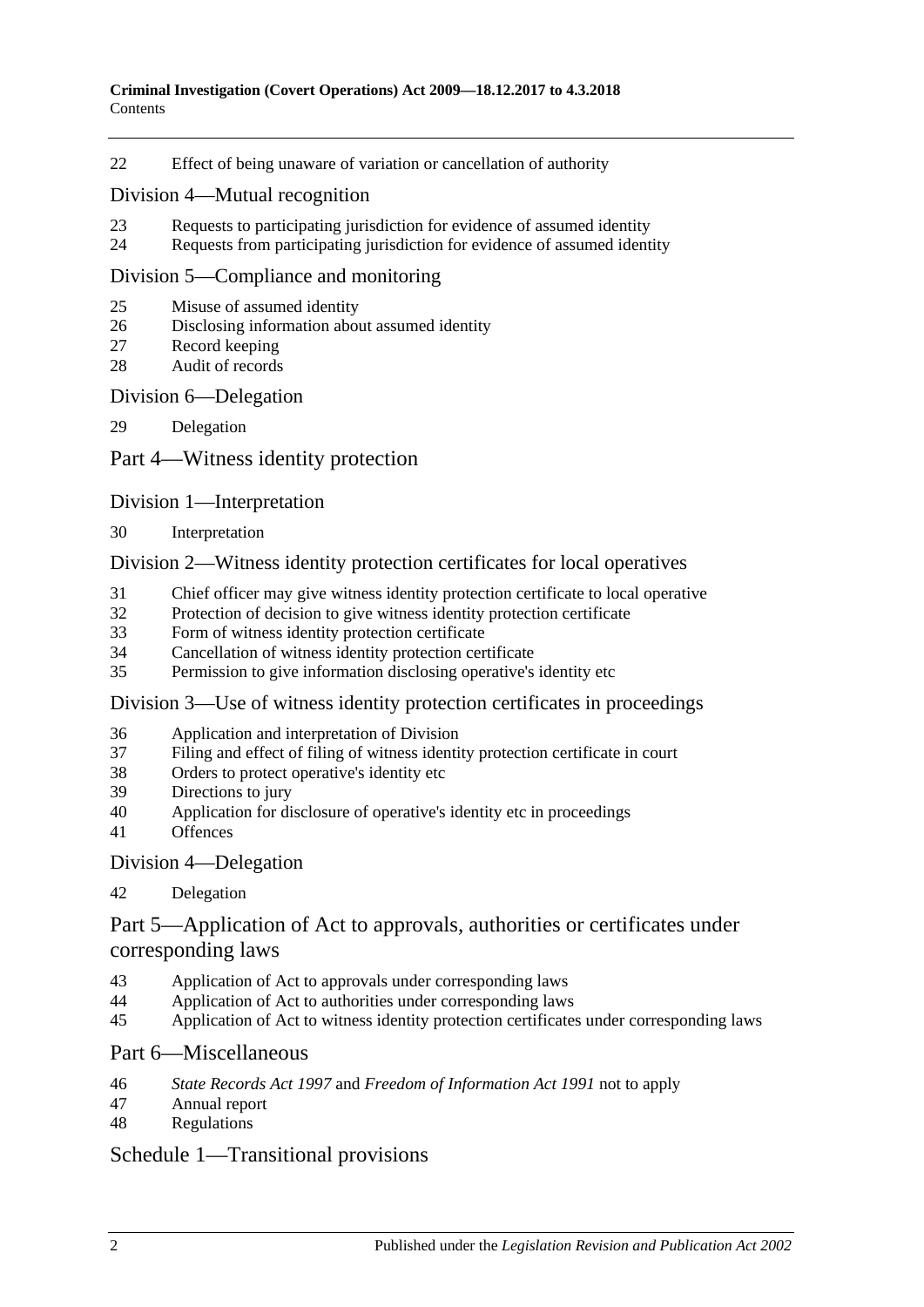Part 1—Interpretation

1 [Interpretation](#page-28-2)

### Part 3—Transitional provisions

- 3 [Approved undercover operations](#page-29-0)
- 4 [Assumed identities](#page-29-1)
- 5 [Witness identity protection](#page-29-2)

[Legislative history](#page-30-0)

### <span id="page-2-0"></span>**The Parliament of South Australia enacts as follows:**

## **Part 1—Preliminary**

### <span id="page-2-1"></span>**1—Short title**

This Act may be cited as the *Criminal Investigation (Covert Operations) Act 2009*.

### <span id="page-2-2"></span>**3—Interpretation**

(1) In this Act, unless the contrary intention appears—

*acquire* an assumed identity, means acquire evidence of the identity, and includes taking steps towards acquiring evidence of the identity;

#### *agency* means—

- (a) an issuing agency; or
- (b) a law enforcement agency,

as the case requires;

*approval* means an approval under [Part 2;](#page-6-0)

#### *approved undercover operations* means—

- (a) undercover operations approved under [Part 2;](#page-6-0) or
- (b) undercover operations approved—
	- (i) under the repealed Act; or
	- (ii) by a law enforcement authority before the commencement of the repealed Act that are of a type that could reasonably have been approved under the repealed Act if the repealed Act had been in force when the operations commenced;

*assumed identity*—see [Part 3;](#page-8-1)

*assumed name*—

- (a) of a local operative—has the meaning given in section  $33(1)(d)(i)$ ;
- (b) of an interstate operative—means the name (if any) stated in the interstate witness identity protection certificate as the interstate operative's assumed name;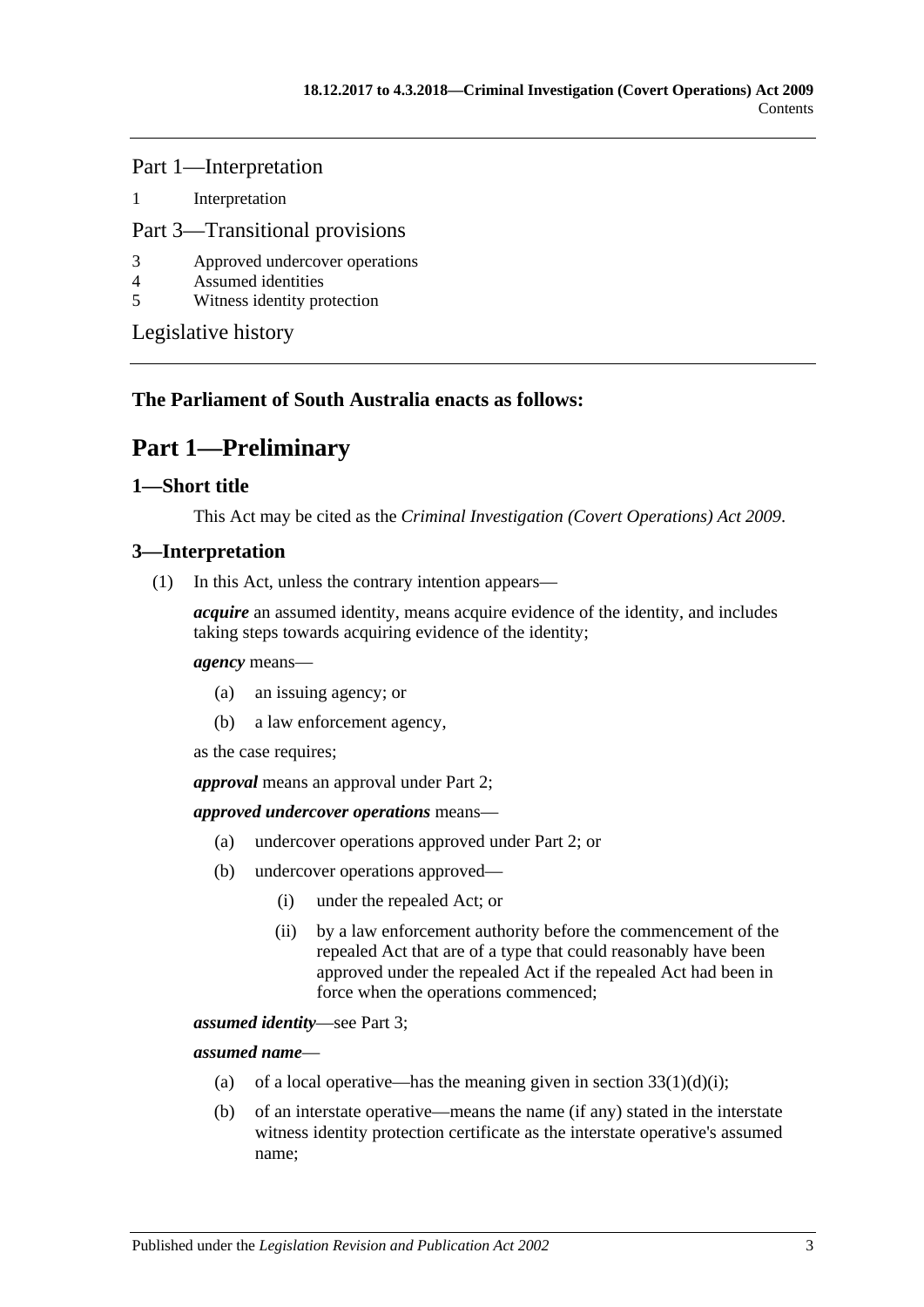*authorised civilian* means a person (other than a law enforcement officer) who is authorised under an authority to acquire or use an assumed identity;

*authorised officer* means a law enforcement officer who is authorised under an authority to acquire or use an assumed identity;

*authorised participant* in approved undercover operations means—

- (a) a person authorised under the terms of the approval to take part in the operations; or
- (b) in the case of operations that began before the commencement of [Part 2](#page-6-0) but after the commencement of the repealed Act—a person authorised under the terms of an approval under the repealed Act to take part in the operations; or
- (c) in the case of operations that began before the commencement of the repealed Act—a person authorised by a law enforcement authority to take part in the operations;

*authorised person* means—

- (a) an authorised civilian; or
- (b) an authorised officer;

*authority* means an authority under [Part 3;](#page-8-1)

#### *chief officer*—

- (a) of a law enforcement agency—
	- (i) in relation to SA Police—means the Commissioner of Police;
	- (ii) in relation to the Australian Crime Commission—means the Chief Executive Officer of the Australian Crime Commission;
	- (iii) in relation to the Independent Commissioner Against Corruption—means the Independent Commissioner Against Corruption;
- (b) of an issuing agency—means the chief executive officer (however described) of the agency;

*conduct* includes any act or omission;

*corresponding approval* means an approval under a corresponding law approving undercover operations;

*corresponding authority* means—

- (a) an authority under a corresponding law to acquire or use an assumed identity in this State; or
- (b) an authority under a corresponding law to request the production of evidence of an assumed identity;

*corresponding law* means a law of another jurisdiction declared by the regulations to correspond to this Act, or to a Part (or Parts) of this Act;

*court* includes a tribunal or body or person invested by law with judicial or quasi-judicial powers, or with authority to make an inquiry or to receive evidence;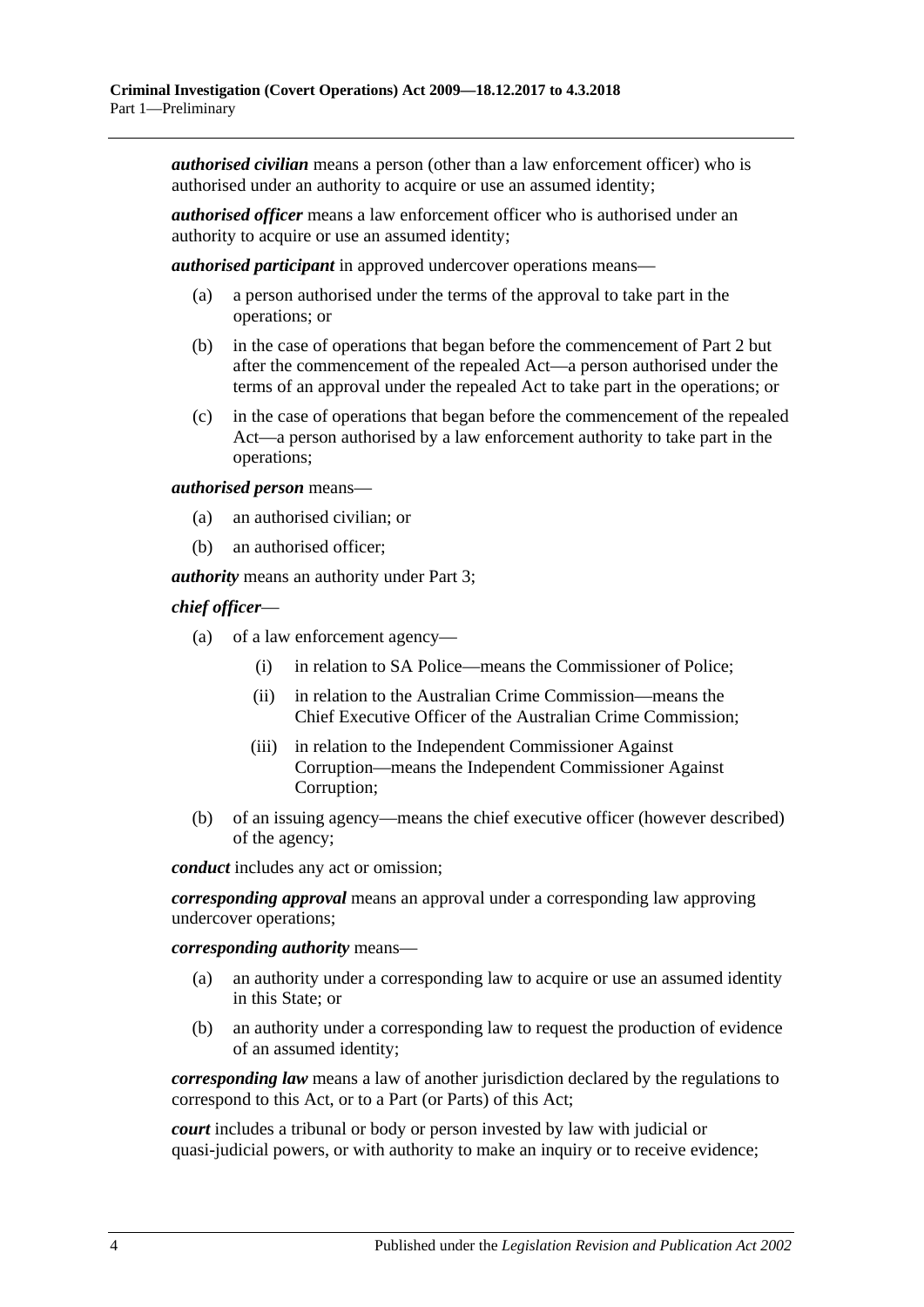*court name* for an operative (whether a local or an interstate operative) in relation to proceedings, means a name, other than the operative's real name, or code used to identify the operative in the proceedings;

*criminal activity* means conduct that involves the commission of an offence by 1 or more persons;

*doing* a thing includes failing to do the thing;

*evidence* of identity, means a document or other thing that evidences or indicates, or can be used to evidence or indicate, a person's identity or an aspect of a person's identity;

*false representation* does not include a representation made under an authority under this Act;

*government issuing agency*, in relation to an authority, means any of the following named in the authority that issues evidence of identity:

- (a) a person or body (whether incorporated or not) that performs any function of the government of this State;
- (b) a person or body (whether incorporated or not) prescribed by the regulations for the purposes of this definition;

*interstate operative* means a person in respect of whom an interstate witness identity protection certificate is in force;

*interstate witness identity protection certificate* means a certificate given under a provision of a corresponding law that corresponds to [section](#page-19-1) 31;

*investigation* means an investigation in relation to criminal activity, including an investigation extending beyond this State;

*issuing agency* means—

- (a) a government issuing agency; or
- (b) a non-government issuing agency;

*jurisdiction* means the Commonwealth or a State or Territory of the Commonwealth;

#### *law enforcement agency* means—

- (a) SA Police; or
- (b) the Australian Crime Commission; or
- (c) the Independent Commissioner Against Corruption;

#### *law enforcement officer* means—

- (a) in relation to SA Police—a police officer or a police officer (however described) of another jurisdiction seconded to SA Police; or
- (b) in relation to the Australian Crime Commission—a member of staff of the Australian Crime Commission or a person seconded to the Australian Crime Commission; or
- (c) in relation to the Independent Commissioner Against Corruption—an investigator under the *[Independent Commissioner Against Corruption](http://www.legislation.sa.gov.au/index.aspx?action=legref&type=act&legtitle=Independent%20Commissioner%20Against%20Corruption%20Act%202012)  Act [2012](http://www.legislation.sa.gov.au/index.aspx?action=legref&type=act&legtitle=Independent%20Commissioner%20Against%20Corruption%20Act%202012)*;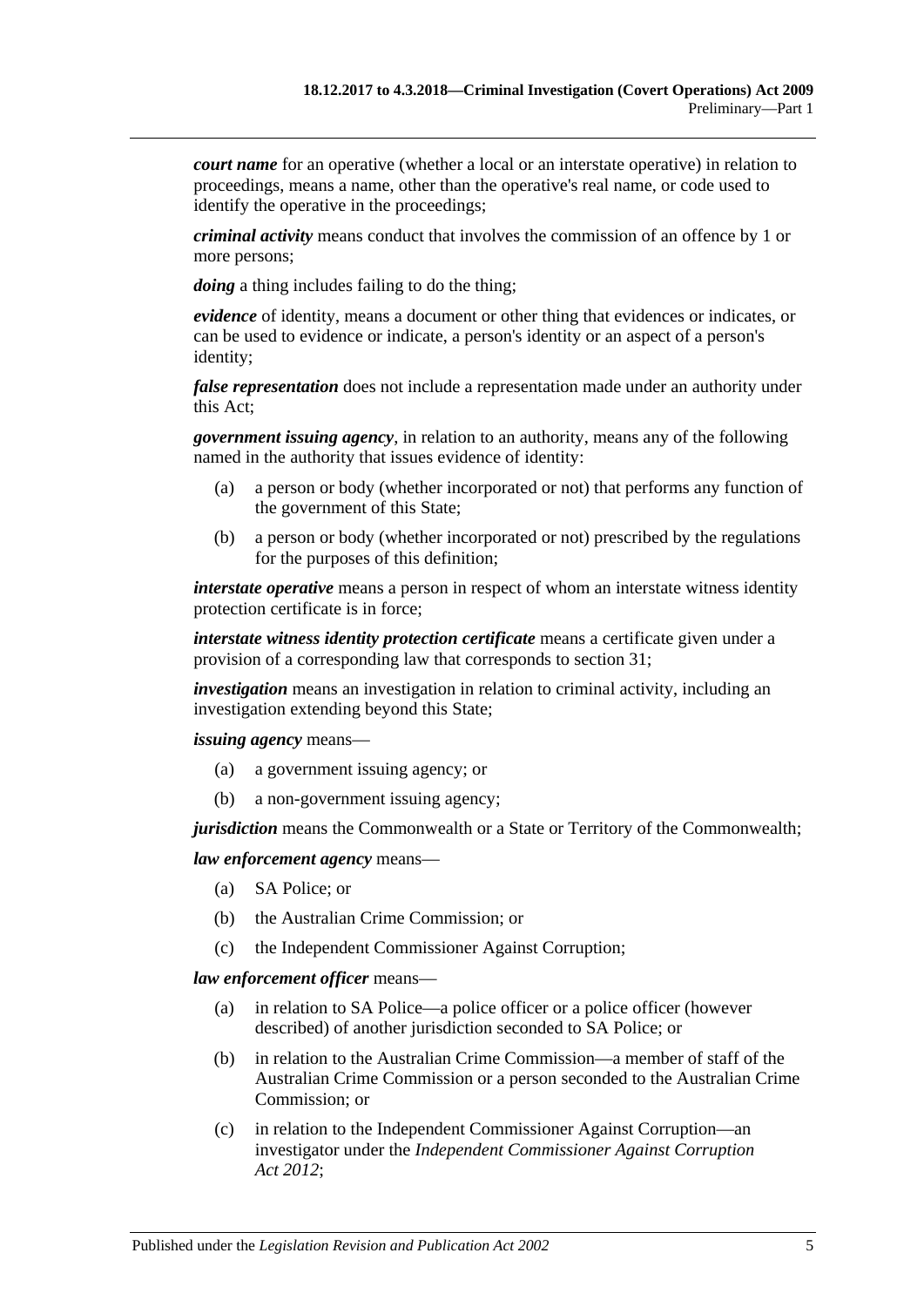*local operative* means a person who is or was—

- (a) an authorised participant under [Part 2;](#page-6-0) or
- (b) an authorised person under [Part 3;](#page-8-1)

*non-government issuing agency*, in relation to an authority, means a person, body or entity (other than a government issuing agency) named in the authority that issues evidence of identity;

*officer* of an agency includes a person employed or engaged in the agency;

*operative* means—

- (a) an interstate operative; or
- (b) a local operative,

as the case requires;

*participating jurisdiction* means a jurisdiction in which a corresponding law is in force;

<span id="page-5-0"></span>*party* to proceedings means—

- (a) in relation to criminal proceedings—the prosecutor and each accused person;
- (b) in relation to civil proceedings—each person who is a party to the proceedings;
- <span id="page-5-1"></span>(c) in relation to any other proceedings—each person who may appear or give evidence in the proceedings;

*presiding officer*, in relation to proceedings, means the person constituting the court, or presiding over the court, in the proceedings;

*proceedings* means any criminal, civil or other proceeding or inquiry, reference or examination in which, by law or consent of parties, evidence is or may be given, and includes an arbitration;

*professional misconduct* means misconduct or a breach of discipline—

- (a) under the *[Police Act](http://www.legislation.sa.gov.au/index.aspx?action=legref&type=act&legtitle=Police%20Act%201998) 1998*; or
- (b) under a law of another jurisdiction that corresponds to the *[Police Act](http://www.legislation.sa.gov.au/index.aspx?action=legref&type=act&legtitle=Police%20Act%201998) 1998*; or
- (c) under a law of the Commonwealth that governs the conduct of members of staff of the Australian Crime Commission,

but does not mean misconduct or a breach of discipline—

- (d) that constitutes minor misconduct, or is the subject of an informal inquiry only, under the *[Police Act](http://www.legislation.sa.gov.au/index.aspx?action=legref&type=act&legtitle=Police%20Act%201998) 1998*; or
- (e) that constitutes minor misconduct (however referred to), or is the subject of an informal inquiry only, under any of the laws referred to in [paragraph](#page-5-0) (b) or  $(c)$ :

*repealed Act* means the *Criminal [Law \(Undercover Operations\) Act](http://www.legislation.sa.gov.au/index.aspx?action=legref&type=act&legtitle=Criminal%20Law%20(Undercover%20Operations)%20Act%201995) 1995* repealed under [Schedule 1;](#page-28-1)

*SA Police* means South Australia Police;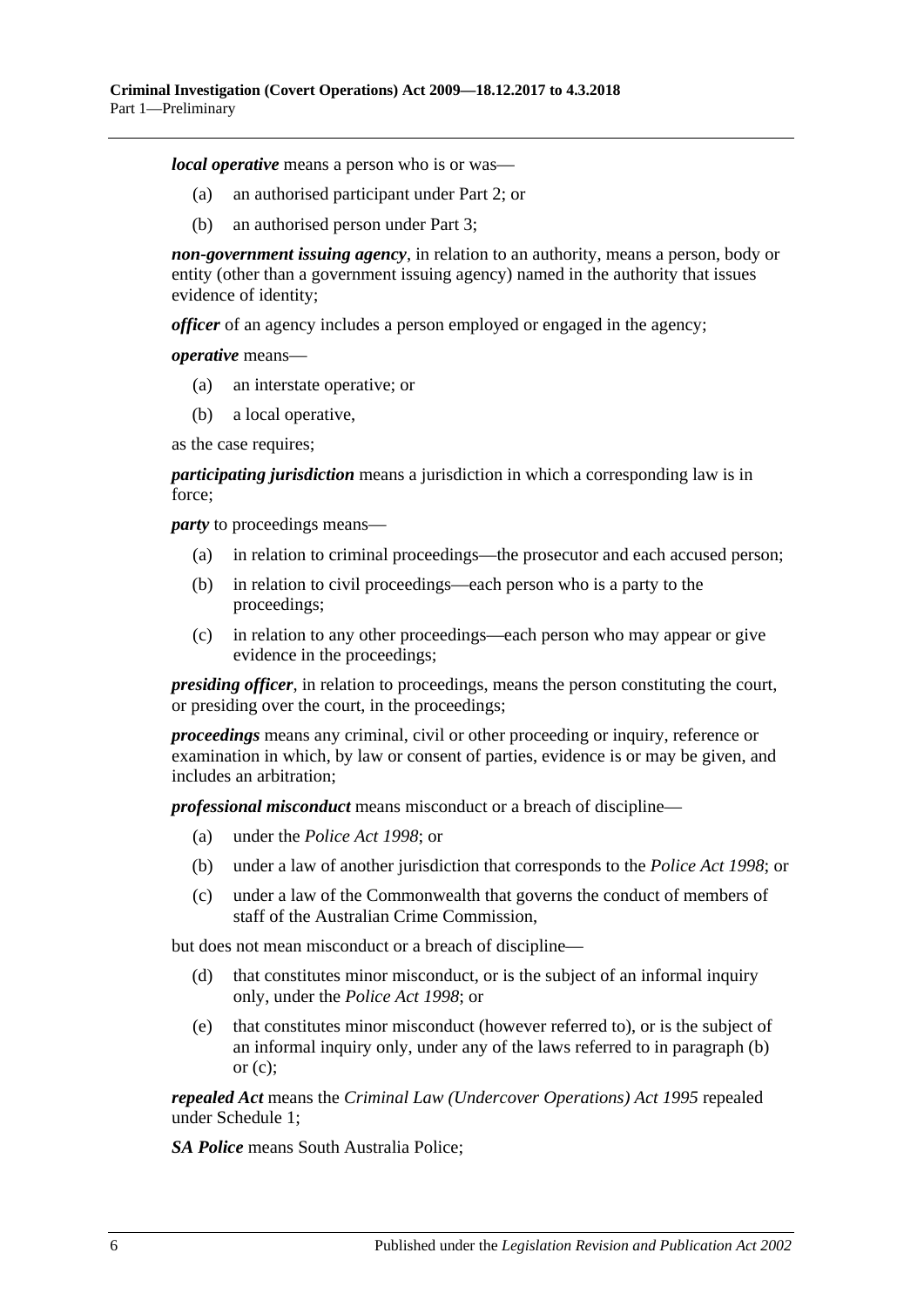*serious criminal behaviour* means behaviour involving the commission of—

- (a) an indictable offence; or
- (b) an offence against the *[Controlled Substances Act](http://www.legislation.sa.gov.au/index.aspx?action=legref&type=act&legtitle=Controlled%20Substances%20Act%201984) 1984*; or
- (c) an offence against section 52, 53, 72 or 74 of the *[Fisheries Management](http://www.legislation.sa.gov.au/index.aspx?action=legref&type=act&legtitle=Fisheries%20Management%20Act%202007)  Act [2007](http://www.legislation.sa.gov.au/index.aspx?action=legref&type=act&legtitle=Fisheries%20Management%20Act%202007)*; or
- (d) an offence against section 63 or 75 of the *[Lottery and Gaming Act](http://www.legislation.sa.gov.au/index.aspx?action=legref&type=act&legtitle=Lottery%20and%20Gaming%20Act%201936) 1936*; or
- (e) an offence against section 47(1), (2) or (4), 48(1), 48A(1), 51(1) or 60(1) of the *[National Parks and Wildlife Act](http://www.legislation.sa.gov.au/index.aspx?action=legref&type=act&legtitle=National%20Parks%20and%20Wildlife%20Act%201972) 1972*;

*supervisor* of an authorised civilian means the law enforcement officer who supervises, or is to supervise, the acquisition or use of an assumed identity by the authorised civilian;

*undercover operations* means operations (which may include conduct that is apart from this Act illegal) of which the intended purpose is to provide persons who have engaged, are engaging or are about to engage in serious criminal behaviour an opportunity to—

- (a) manifest that behaviour; or
- (b) provide other evidence of that behaviour;

*use* an assumed identity, includes representing (whether expressly or impliedly, or by saying or doing something) the identity to be real when it is not;

*witness identity protection certificate* means a certificate given under [section](#page-19-1) 31 in respect of a local operative in relation to proceedings.

- (2) For the purposes of this Act, a person is reckless about whether or not an act has been done if—
	- (a) the person is aware of a substantial risk that the act has been done; and
	- (b) having regard to the circumstances known to the person, it is unjustifiable to take the risk.

### <span id="page-6-0"></span>**Part 2—Undercover operations**

### <span id="page-6-1"></span>**4—Approval of undercover operations**

- (1) A senior police officer may approve undercover operations for the purpose of gathering evidence of serious criminal behaviour.
- (1a) An investigator under the *[Independent Commissioner Against](http://www.legislation.sa.gov.au/index.aspx?action=legref&type=act&legtitle=Independent%20Commissioner%20Against%20Corruption%20Act%202012) Corruption Act 2012* may apply to the Independent Commissioner Against Corruption to approve undercover operations for the purpose of an investigation into corruption in public administration under that Act where the suspected corruption involves, or may involve, serious criminal behaviour.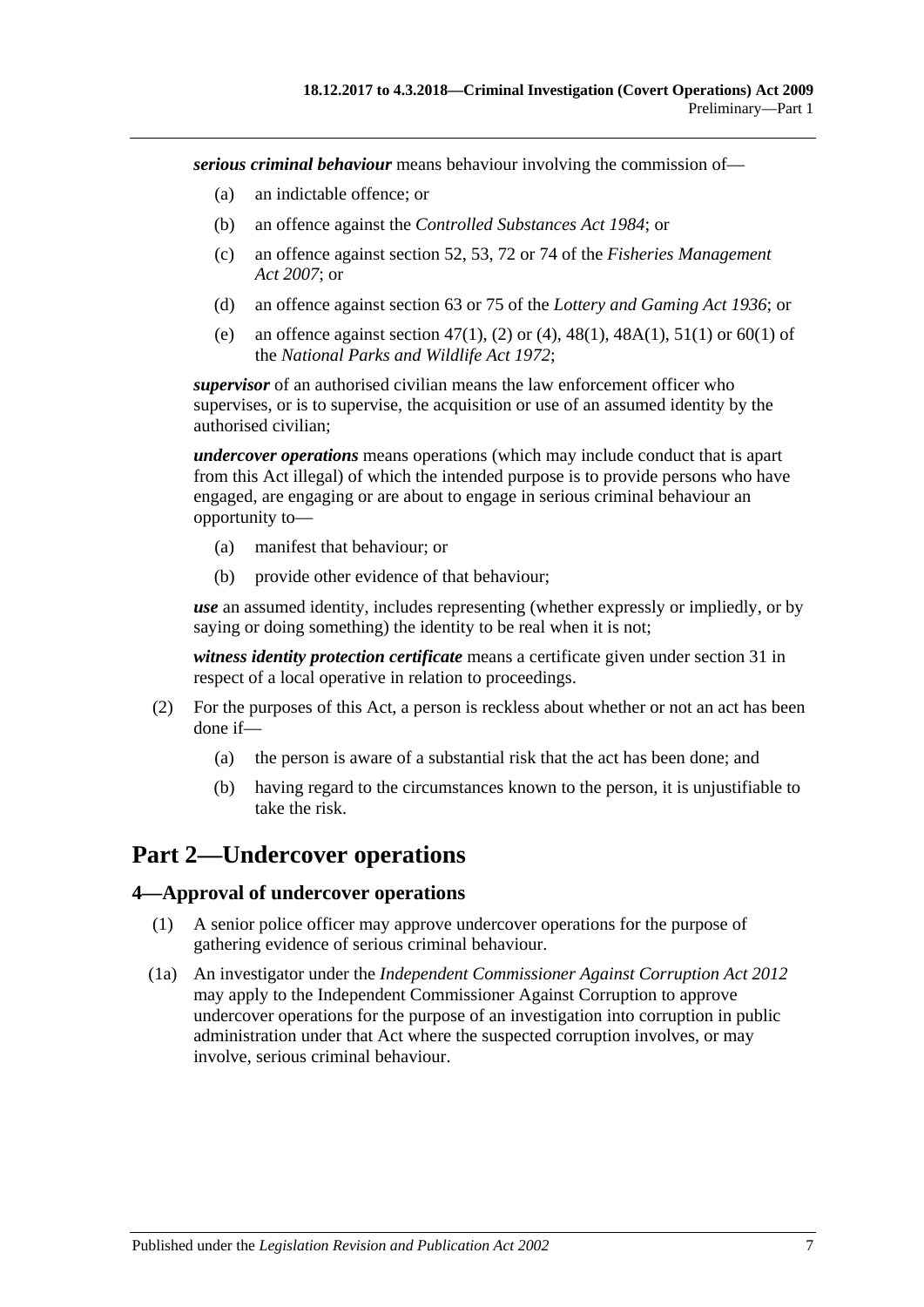- (2) An approval may not be given unless the senior police officer or the Independent Commissioner Against Corruption (as the case may be)—
	- (a) suspects, on reasonable grounds, that persons (whose identity may—but need not—be known to the officer) have engaged, are engaging or are about to engage in serious criminal behaviour of the kind to which the proposed undercover operations relate; and
	- (b) is satisfied on reasonable grounds that the ambit of the proposed undercover operations is not more extensive than could reasonably be justified in view of the nature and extent of the suspected serious criminal behaviour; and
	- (c) is satisfied on reasonable grounds that the means are proportionate to the end; that is, that the proposed undercover operations are justified by the social harm of the serious criminal behaviour against which they are directed; and
	- (d) is satisfied on reasonable grounds that the undercover operations are properly designed to provide persons who have engaged, or are engaging or about to engage, in serious criminal behaviour an opportunity—
		- (i) to manifest that behaviour; or
		- (ii) to provide other evidence of that behaviour,

without undue risk that persons without a predisposition to serious criminal behaviour will be encouraged into serious criminal behaviour that they would otherwise have avoided.

- (3) Before giving approval, the senior police officer or the Independent Commissioner Against Corruption (as the case may be) must consider whether approval for similar operations has previously been sought, and, if sought and refused, the reasons for that refusal.
- (4) The approval must—
	- (a) be in writing; and
	- (b) be signed by the person giving the approval; and
	- (c) specify—
		- (i) the date and time of the signing, and the time from which the approval takes effect (which may be contemporaneous with or later than the time of signing but cannot be earlier); and
		- (ii) the persons who are authorised to participate in the operations; and
		- (iii) the nature of the conduct in which the participants are authorised to engage; and
		- (iv) a period (not exceeding 3 months) for which the approval is given.
- (5) A senior police officer or the Independent Commissioner Against Corruption (as the case may be) may renew, from time to time, an approval for 1 or more further periods.
- (6) A senior police officer or the Independent Commissioner Against Corruption (as the case may be) must, within 14 days after giving or renewing an approval, cause a copy of the instrument of approval or renewal to be given to the Attorney-General.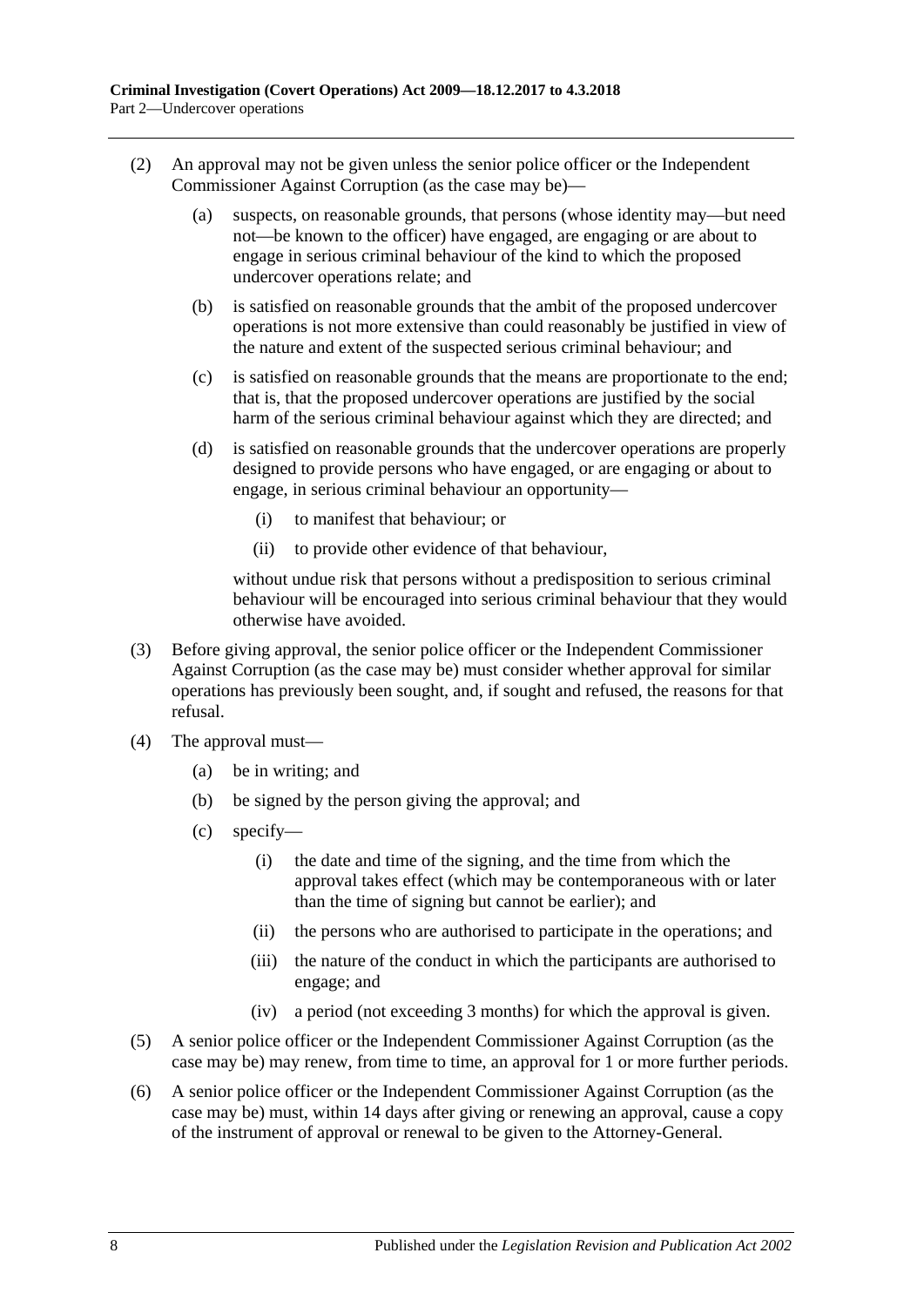(7) In this section—

*senior police officer* means a police officer of or above the rank of Superintendent.

### <span id="page-8-0"></span>**5—Legal immunity of persons taking part in approved undercover operations**

- (1) Despite any other law, an authorised participant in approved undercover operations incurs no criminal liability by taking part in undercover operations in accordance with the terms of the approval.
- (2) This section operates both prospectively and retrospectively.

### <span id="page-8-2"></span><span id="page-8-1"></span>**Part 3—Assumed identities**

### **Division 1—Authority to acquire or use assumed identity**

### <span id="page-8-3"></span>**6—Application for authority**

- (1) A law enforcement officer of a law enforcement agency may apply to the chief officer of the law enforcement agency for an authority for the law enforcement officer, or another person, to do either or both of the following:
	- (a) acquire an assumed identity;
	- (b) use an assumed identity.
- (2) A separate application must be made in respect of each assumed identity to be acquired or used.
- (3) An application—
	- (a) must be in writing in the form approved by the chief officer; and
	- (b) must contain the following information:
		- (i) the name of the applicant;
		- (ii) the name of the person to be authorised to acquire or use an assumed identity (if not the applicant);
		- (iii) if the person to be authorised is not a law enforcement officer—the name and rank or position of the person proposed to be appointed as supervisor and an explanation of why it is necessary for a person who is not a law enforcement officer to acquire or use the assumed identity;
		- (iv) details of the proposed assumed identity;
		- (v) reasons for the need to acquire or use an assumed identity;
		- (vi) to the extent known—details of the investigation or intelligence gathering exercise in which the assumed identity will be used;
		- (vii) details of the issuing agencies (if any) and the types of evidence to be issued by them;
		- (viii) details of any application to be made for an order under [section](#page-11-1) 12 in respect of the assumed identity.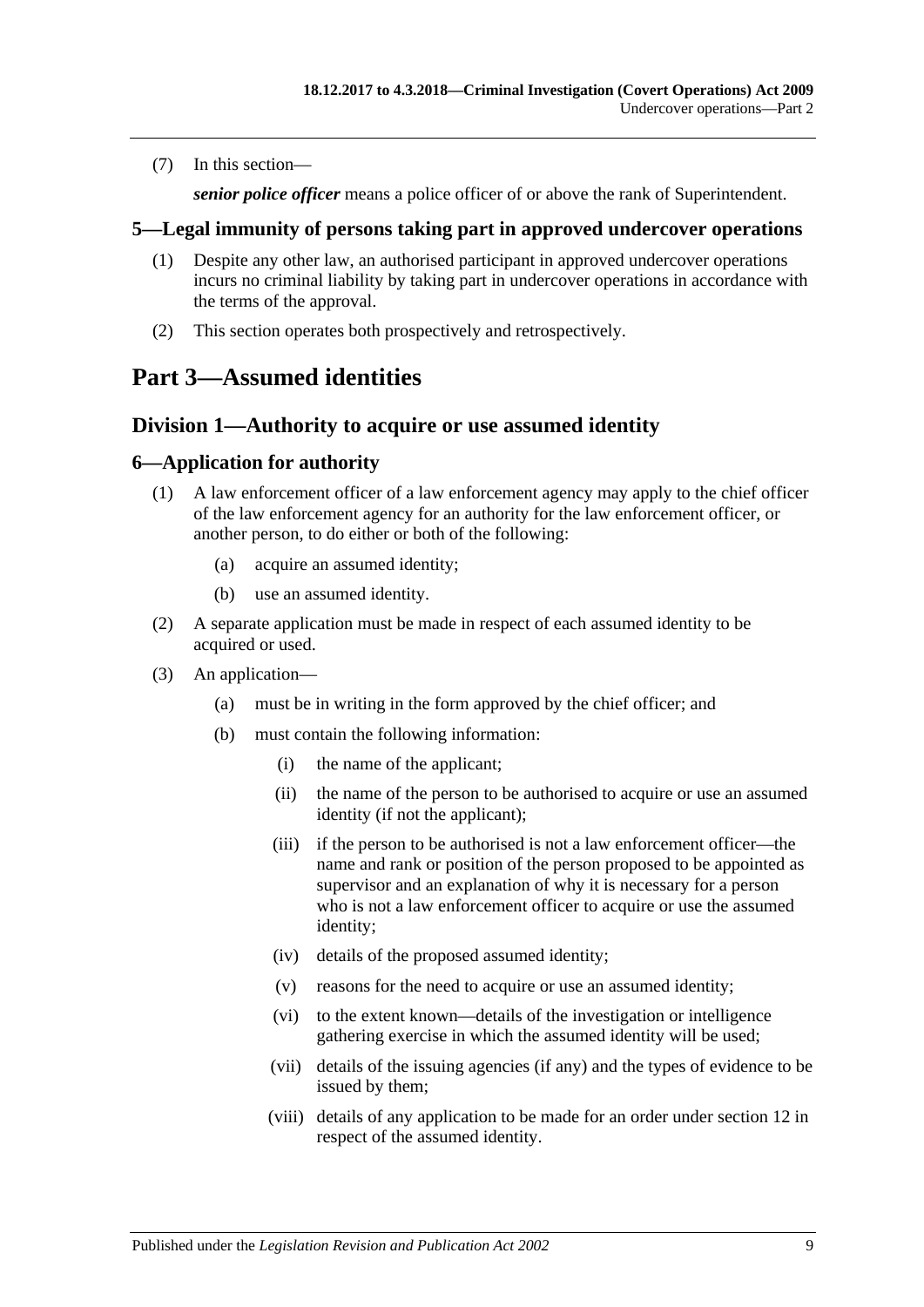(4) An applicant must provide the chief officer with any other information required by the chief officer for the purposes of determining the application.

### <span id="page-9-0"></span>**7—Determination of applications**

- (1) The chief officer of a law enforcement agency may, on application under [section](#page-8-3) 6 for an authority, grant the authority subject to such conditions as the chief officer thinks fit.
- (2) The chief officer may not grant any such authority unless satisfied on reasonable grounds—
	- (a) that the assumed identity is necessary for the purposes of an investigation or intelligence gathering in relation to criminal activity; and
	- (b) that the risk of abuse of the assumed identity by the authorised person is minimal; and
	- (c) if the application is for authorisation of an assumed identity for a person who is not a law enforcement officer—that it would be impossible or impracticable in the circumstances to authorise the acquisition or use (or both) of the assumed identity by a law enforcement officer for the purpose sought.
- <span id="page-9-2"></span>(3) If an authority is granted in respect of an authorised civilian, the chief officer must appoint a law enforcement officer of the agency to supervise the acquisition or use (or both) of the assumed identity by the authorised civilian.
- (4) A law enforcement officer appointed as supervisor under [subsection](#page-9-2) (3) must be—
	- (a) in the case of SA Police—of or above the rank of Sergeant;
	- (b) in the case of the Australian Crime Commission—of or above the rank of Senior Investigator.
- (5) An authority may also authorise any 1 or more of the following:
	- (a) an application for an order for an entry in a register of births, deaths or marriages under [section](#page-11-1) 12 or a corresponding law;
	- (b) a request under [section](#page-12-1) 14 or [23;](#page-14-4)
	- (c) the use of an assumed identity in a participating jurisdiction.
- (6) A separate authority is required for each assumed identity.

### <span id="page-9-1"></span>**8—Form of authority**

An authority must—

- (a) be in writing in the form approved by the chief officer of the law enforcement agency granting the authority; and
- (b) be signed by the person granting the authority; and
- (c) specify—
	- (i) the name of the person granting the authority;
	- (ii) the date on which the authority comes into effect;
	- (iii) details of the assumed identity authorised;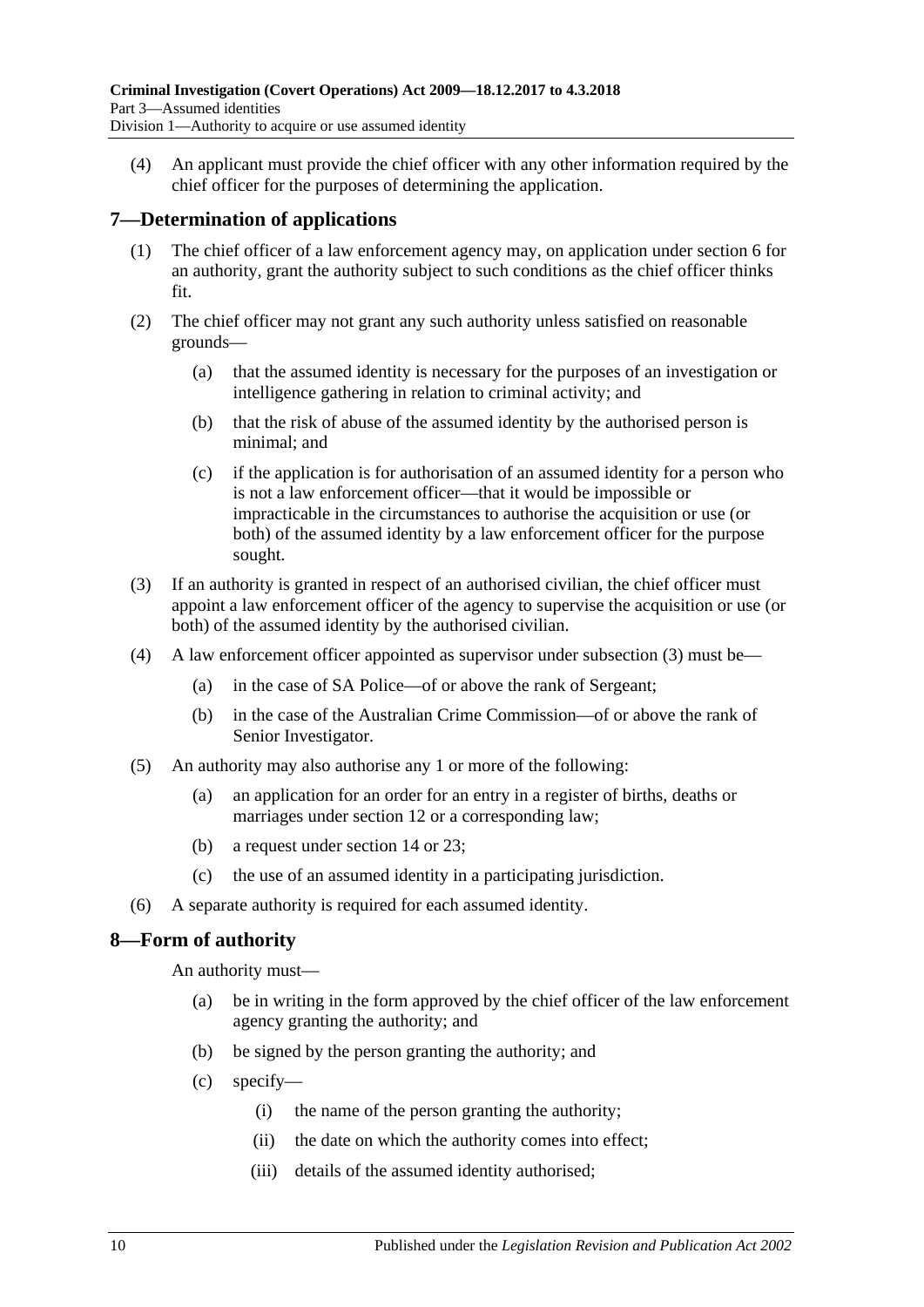- (iv) details of evidence of the assumed identity that may be acquired under the authority;
- (v) the conditions (if any) to which the authority is subject;
- (vi) the reason why the authority is granted;
- (vii) if the authority relates to an authorised officer—the name of the authorised officer;
- (viii) if the authority relates to an authorised civilian—
	- (A) the name of the authorised civilian; and
	- (B) the name of his or her supervisor under the authority; and
	- (C) the period (which may not exceed 3 months) for which the authority will remain in force;
- (ix) each issuing agency to which a request may be made under [section](#page-12-1) 14 or 23:
- (x) whether it authorises an application for an order for an entry in a register of births, deaths or marriages under [section](#page-11-1) 12 or a corresponding law;
- (xi) each participating jurisdiction in which the assumed identity may be used.

### <span id="page-10-0"></span>**9—Period of authority**

- (1) An authority for an authorised officer remains in force until cancelled.
- (2) An authority for an authorised civilian remains in force until the end of the period specified in the authority (which may not exceed 3 months), unless the authority is cancelled sooner.

### <span id="page-10-1"></span>**10—Variation or cancellation of authority**

- (1) The chief officer of a law enforcement agency who grants an authority—
	- (a) may vary or cancel the authority at any time; and
	- (b) must cancel the authority if satisfied (on a review or otherwise) that any of the grounds for the granting of the authority no longer exist.
- (2) The chief officer must give written notice of the variation or cancellation to—
	- (a) the authorised person to whom it relates; and
	- (b) if the authorised person is an authorised civilian—the authorised person's supervisor.
- (3) The notice must specify the reason why the authority is varied or cancelled.
- (4) The variation or cancellation takes effect—
	- (a) on the day the written notice is given to the authorised person; or
	- (b) if a later date is specified in the notice—on that day.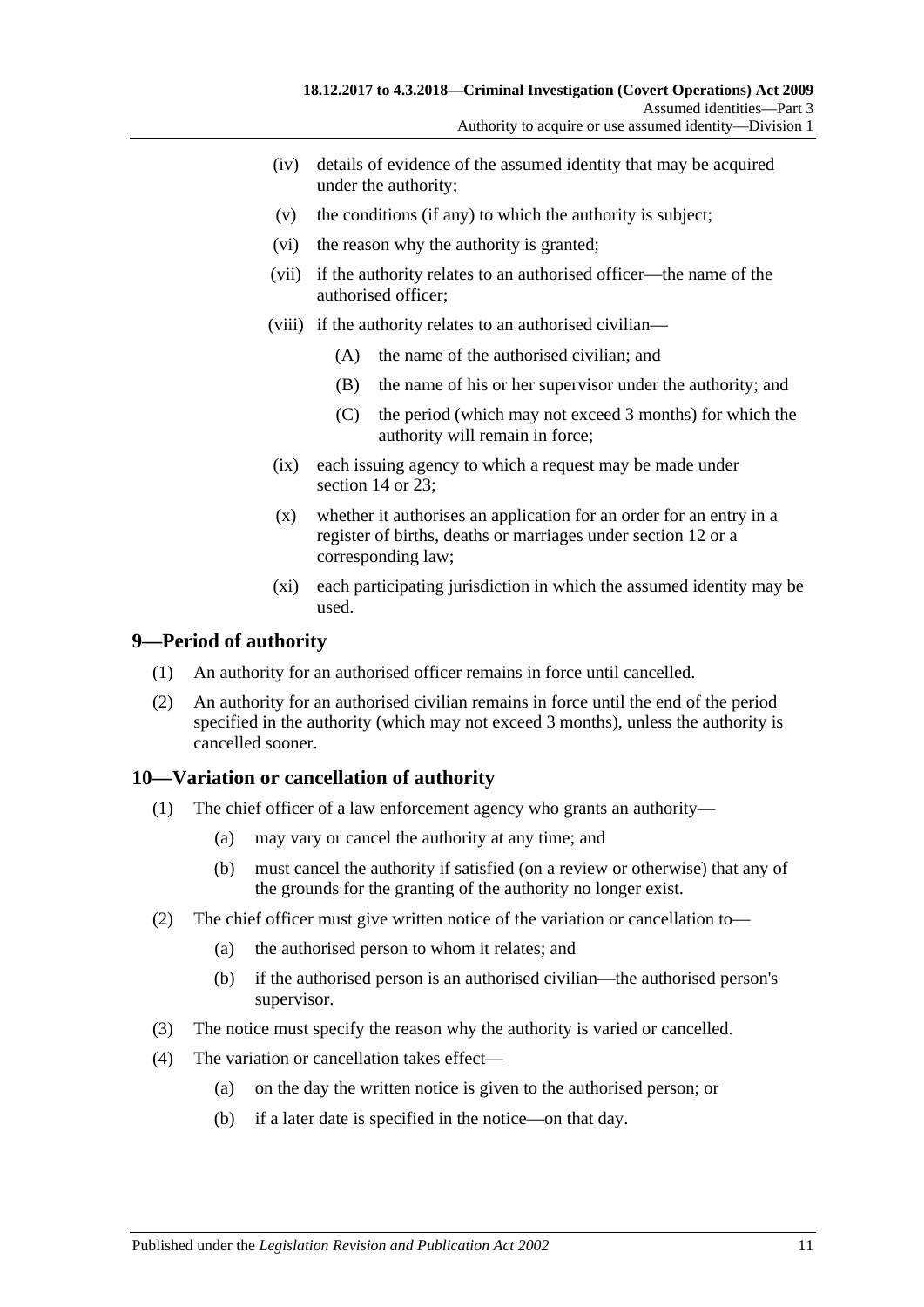### <span id="page-11-0"></span>**11—Yearly review of authority**

- (1) The chief officer of a law enforcement agency must, at least once in every 12 month period, review each authority granted under this Part.
- (2) The purpose of a review is to determine whether the grounds for the granting of the authority still exist.
- (3) If on a review the chief officer is satisfied—
	- (a) that the grounds for the granting of the authority still exist—the chief officer must record his or her opinion and the reasons for it in writing;
	- (b) that any of the grounds for the granting of the authority no longer exist—the chief officer must cancel the authority under [section](#page-10-1) 10.

### <span id="page-11-1"></span>**12—Making entries in register of births, deaths and marriages**

- (1) The Supreme Court may order the Registrar of Births, Deaths and Marriages to make an entry in the Register under the *[Births, Deaths and Marriages Registration Act](http://www.legislation.sa.gov.au/index.aspx?action=legref&type=act&legtitle=Births%20Deaths%20and%20Marriages%20Registration%20Act%201996) 1996* in relation to the acquisition of an assumed identity under an authority or corresponding authority.
- (2) The Court may only make an order under this section—
	- (a) on application by—
		- (i) the chief officer of a law enforcement agency; or
		- (ii) the chief officer of a law enforcement agency under a corresponding law; and
	- (b) if satisfied that the order is justified having regard to the nature of the activities undertaken or to be undertaken by the officer or person under the authority or corresponding authority.
- (3) An application for an order under this section must be heard in closed court.
- (4) The Registrar of Births, Deaths and Marriages must give effect to an order under this section—
	- (a) within the period specified in the order; or
	- (b) if no period is specified in the order—within 28 days after the day on which the order is made.

### <span id="page-11-2"></span>**13—Cancellation of authority affecting entry in register of births, deaths and marriages**

- <span id="page-11-4"></span><span id="page-11-3"></span>(1) This section applies if—
	- (a) the chief officer of a law enforcement agency cancels an authority for an assumed identity; and
	- (b) there is an entry in relation to that identity—
		- (i) in the Register under the *[Births, Deaths and Marriages Registration](http://www.legislation.sa.gov.au/index.aspx?action=legref&type=act&legtitle=Births%20Deaths%20and%20Marriages%20Registration%20Act%201996)  Act [1996](http://www.legislation.sa.gov.au/index.aspx?action=legref&type=act&legtitle=Births%20Deaths%20and%20Marriages%20Registration%20Act%201996)* as a consequence of an order under [section](#page-11-1) 12; or
		- (ii) in a register of births, deaths or marriages in a participating jurisdiction as a consequence of an order under a corresponding law of the jurisdiction.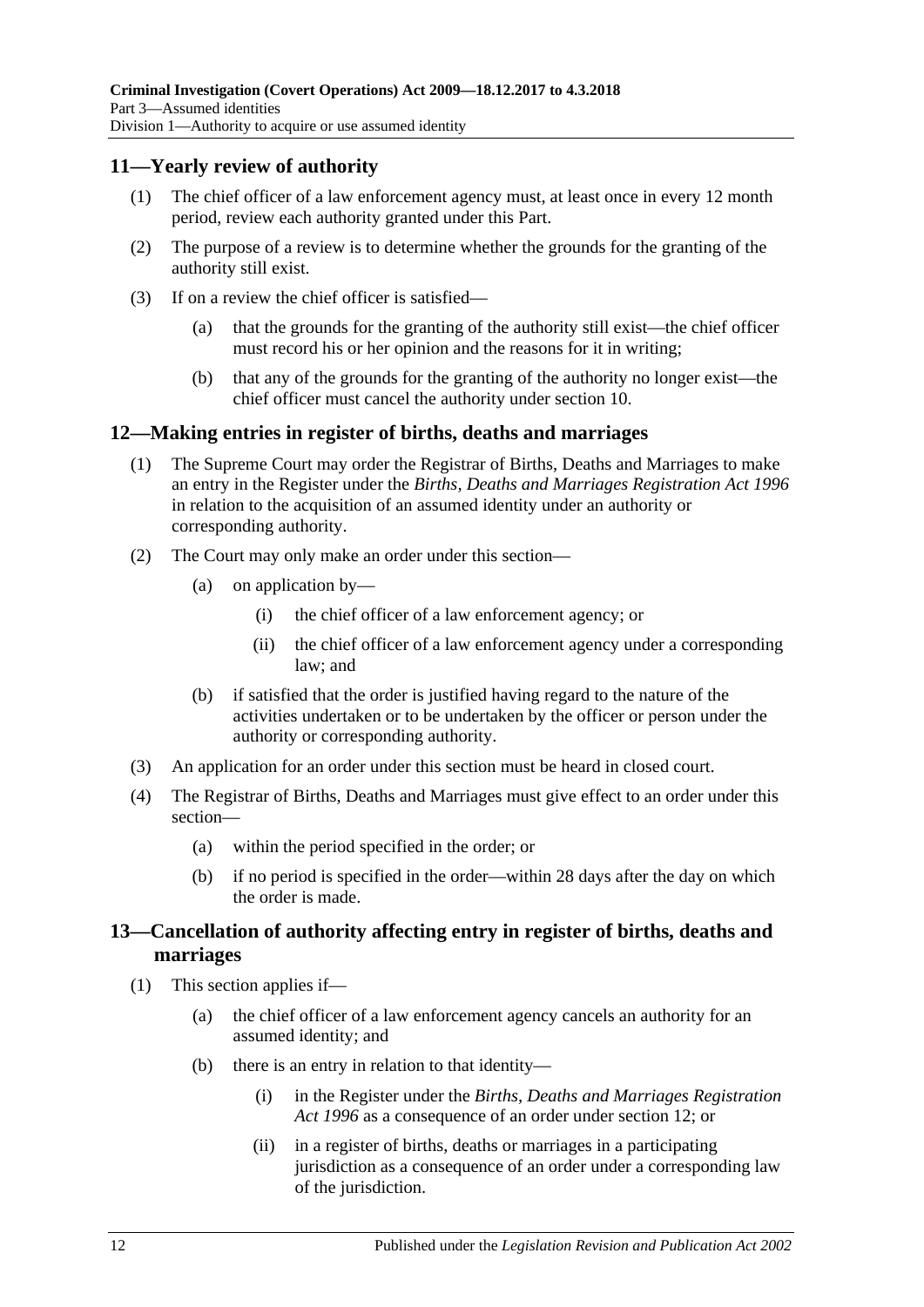- <span id="page-12-3"></span>(2) If [subsection](#page-11-3)  $(1)(b)(i)$  applies—
	- (a) the chief officer must, within 28 days after the day on which the authority is cancelled, apply to the Supreme Court for an order that the Registrar of Births, Deaths and Marriages cancel the entry; and
	- (b) the Registrar of Births, Deaths and Marriages must give effect to the order within 28 days after the day on which the order is made.
- (3) An application under [subsection](#page-12-3) (2)(a) must be heard in closed court.
- (4) If [subsection](#page-11-4) (1)(b)(ii) applies, the chief officer must apply for an order under the corresponding law to cancel the entry within 28 days after the day on which the authority is cancelled.

### <span id="page-12-0"></span>**Division 2—Evidence of assumed identity**

### <span id="page-12-1"></span>**14—Request for evidence of assumed identity**

- (1) Subject to this section, the chief officer of a law enforcement agency who grants an authority under this Part may request the chief officer of an issuing agency specified in the authority—
	- (a) to produce evidence of an assumed identity in accordance with the authority; and
	- (b) to provide the authorised person named in the authority with evidence of the assumed identity.
- (2) A request under this section must specify a reasonable period for compliance with the request.
- (3) The chief officer of—
	- (a) a government issuing agency must comply with a request under this section within the period specified in the request;
	- (b) a non-government issuing agency may comply with a request under this section.
- (4) A request cannot be made under this section for an entry in the Register under the *[Births, Deaths and Marriages Registration Act](http://www.legislation.sa.gov.au/index.aspx?action=legref&type=act&legtitle=Births%20Deaths%20and%20Marriages%20Registration%20Act%201996) 1996*.
- (5) In this section—

*evidence* means evidence similar to that ordinarily produced or given by the issuing authority.

### <span id="page-12-2"></span>**15—Cancellation of evidence of assumed identity**

- (1) The chief officer of an issuing agency must cancel evidence of an assumed identity produced by the agency if directed in writing to do so by the chief officer for the time being of the law enforcement agency that requested the evidence be produced.
- (2) In this section—

*cancel* includes delete or alter an entry in a record of information.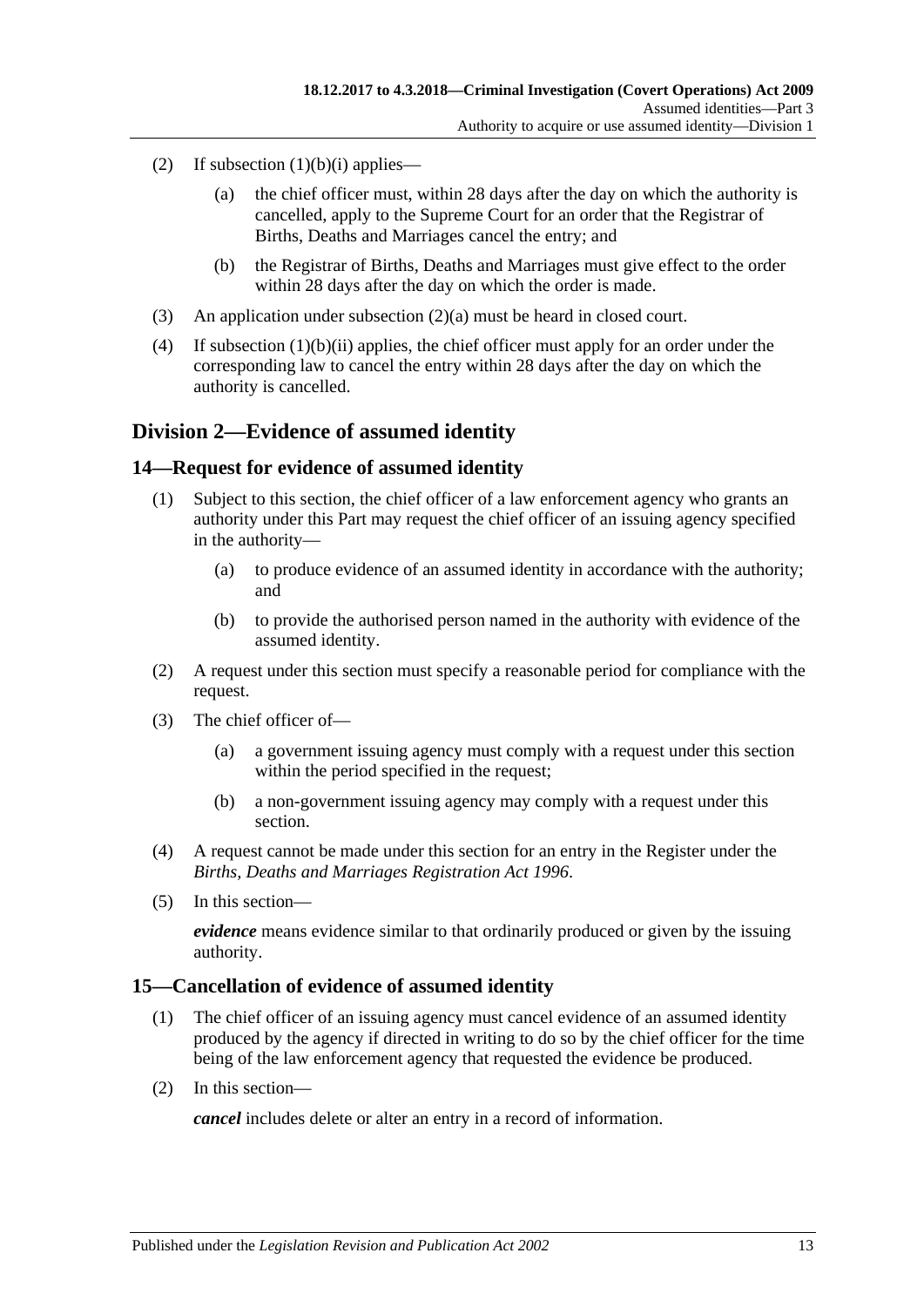### <span id="page-13-0"></span>**16—Legal immunity of officers of issuing agencies**

The chief officer or any other officer of an issuing agency (whether government or non-government) who does something that, apart from this section, would be an offence, is not criminally responsible for the offence if the thing is done to comply with a request under this Division.

### <span id="page-13-1"></span>**17—Indemnity for issuing agencies and officers**

Where the chief officer of a law enforcement agency makes a request or gives a direction under this Division to the chief officer of an issuing agency (whether government or non-government), the law enforcement agency must indemnify the issuing agency, or an officer of the agency, for any liability incurred by the agency or officer (including reasonable costs) if—

- (a) the liability is incurred because of something done by the agency or officer to comply with the request or direction in the course of duty; and
- (b) the requirements (if any) prescribed by the regulations have been met.

### <span id="page-13-2"></span>**Division 3—Effect of authority**

### <span id="page-13-3"></span>**18—Assumed identity may be acquired and used**

- (1) An authorised officer may acquire or use (or acquire and use) an assumed identity if the acquisition or use (or acquisition and use) is—
	- (a) in accordance with an authority; and
	- (b) in the course of duty.
- (2) An authorised civilian may acquire or use (or acquire and use) an assumed identity if the acquisition or use (or acquisition and use) is in accordance with—
	- (a) an authority; and
	- (b) any direction by the person's supervisor under the authority.

### <span id="page-13-4"></span>**19—Legal immunity of authorised persons acting under authority**

Where an authorised person does something (whether in this State or elsewhere) that, apart from this section, would be an offence, the officer or person is not criminally responsible for the offence if—

- (a) the act is done in the course of acquiring or using an assumed identity in accordance with an authority; and
- (b) the act is done—
	- (i) in the case of an authorised officer—in the course of his or her duty; or
	- (ii) in the case of an authorised civilian—in accordance with any direction by his or her supervisor under the authority; and
- (c) doing the act would not be an offence if the assumed identity were the person's real identity.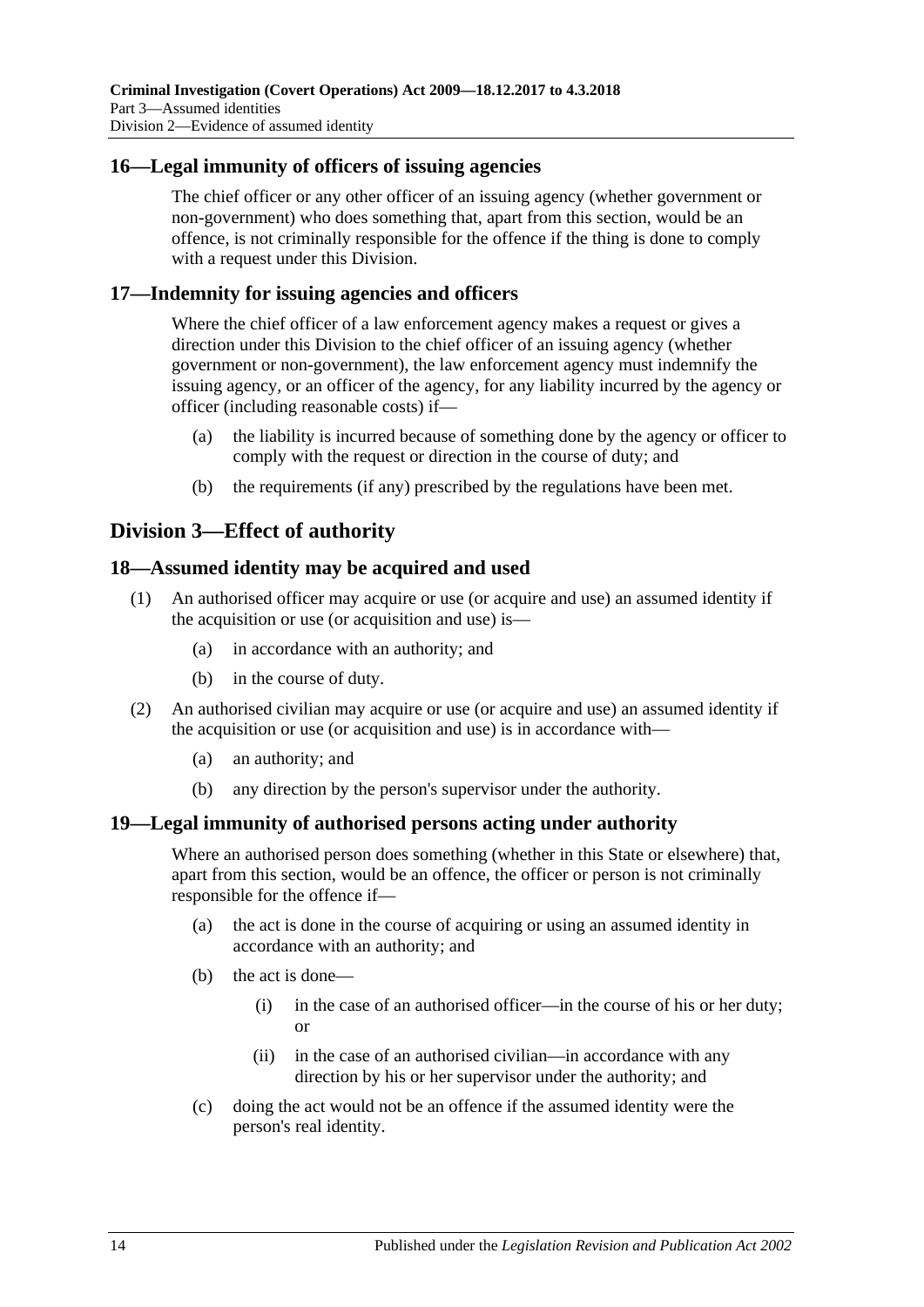### <span id="page-14-0"></span>**20—Indemnity for authorised persons**

Where the chief officer of a law enforcement agency grants an authority, the law enforcement agency must indemnify the authorised person under the authority for any liability incurred by the person (including reasonable costs) because of something done by the person (whether in this State or elsewhere) if—

- (a) the act is done in the course of acquiring or using an assumed identity in accordance with the authority; and
- (b) the act is done—
	- (i) in the case of an authorised officer—in the course of his or her duty; or
	- (ii) in the case of an authorised civilian—in accordance with any direction by his or her supervisor under the authority; and
- (c) the requirements (if any) prescribed by the regulations have been met.

### <span id="page-14-1"></span>**21—Particular qualifications**

- (1) [Sections 19](#page-13-4) and [20](#page-14-0) do not apply to anything done by an authorised person if—
	- (a) a particular qualification is needed to do the thing; and
	- (b) the person does not have that qualification.
- (2) This section applies whether or not the person has acquired as evidence of an assumed identity a document indicating that he or she has that qualification.

### <span id="page-14-2"></span>**22—Effect of being unaware of variation or cancellation of authority**

- (1) If an authority has been varied in a way that limits its scope, this Division continues to apply to the authorised person to whom it relates as if it had not been so varied for as long as the person—
	- (a) is unaware of the variation; and
	- (b) is not reckless about the existence of the variation.
- (2) If an authority has been cancelled, this Division continues to apply to the authorised person to whom it related as if it had not been cancelled for as long as the person—
	- (a) is unaware of the cancellation; and
	- (b) is not reckless about the existence of the cancellation.

### <span id="page-14-3"></span>**Division 4—Mutual recognition**

### <span id="page-14-4"></span>**23—Requests to participating jurisdiction for evidence of assumed identity**

- (1) The chief officer of a law enforcement agency granting an authority may, if the authority authorises a request under this section, request the chief officer of an issuing agency of a participating jurisdiction specified in the authority—
	- (a) to produce evidence of the assumed identity in accordance with the authority; and
	- (b) to give evidence of the assumed identity to the authorised person named in the authority.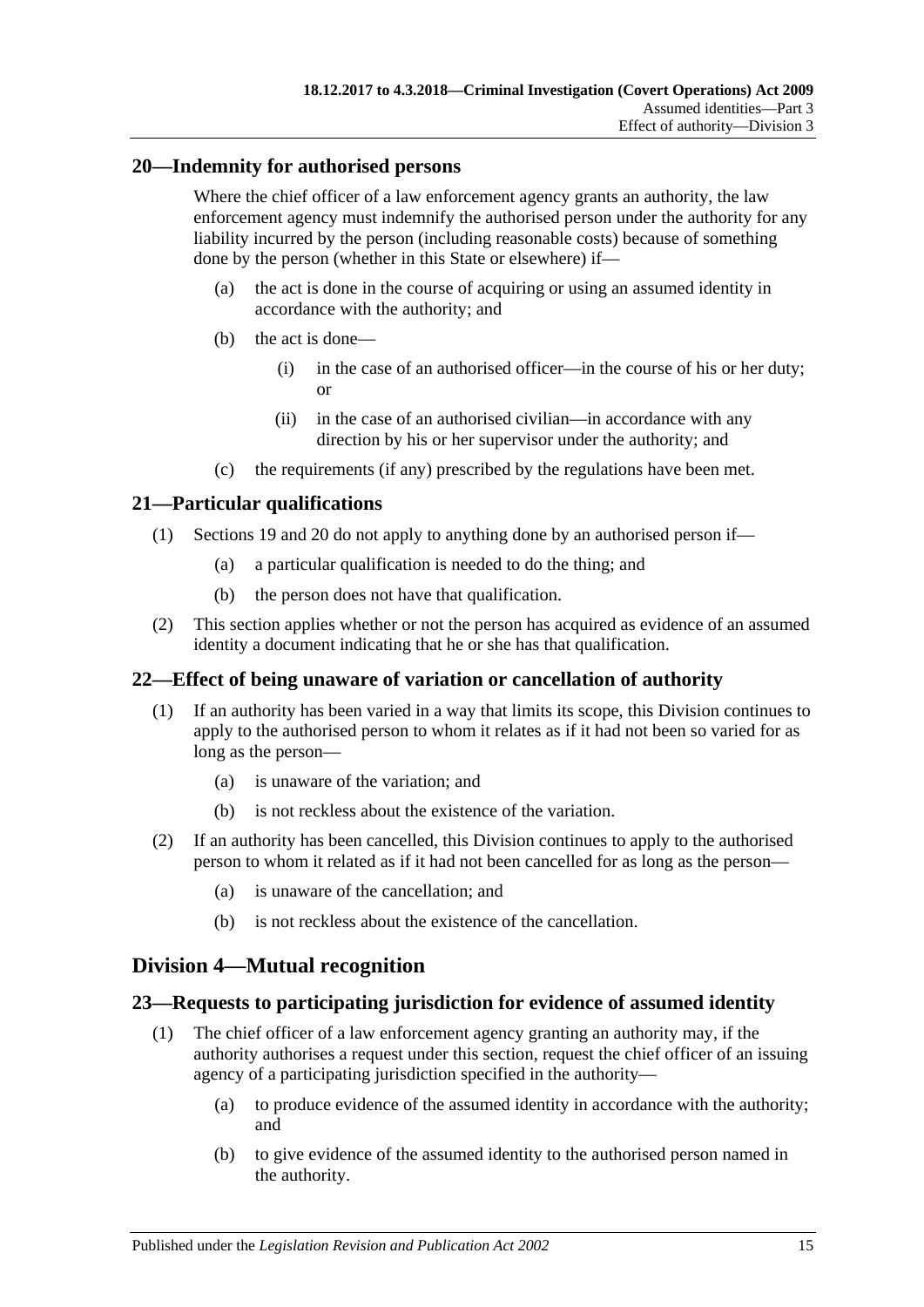- (2) If the chief officer of a law enforcement agency makes a request to the chief officer of an issuing agency of a participating jurisdiction under this section, the law enforcement agency must indemnify the issuing agency, and any officer of the issuing agency, for any liability incurred by the agency or officer (including reasonable costs) if—
	- (a) the liability is incurred because of something done (whether in this State or elsewhere) by the agency or officer to comply with the request in the course of duty; and
	- (b) the requirements (if any) prescribed by the regulations have been met.

### <span id="page-15-0"></span>**24—Requests from participating jurisdiction for evidence of assumed identity**

- (1) This section applies if—
	- (a) an authority under a corresponding law authorises a request—
		- (i) to produce evidence of an assumed identity in this State; and
		- (ii) to provide evidence of the assumed identity to the authorised person named in the authority; and
	- (b) the request is made to the chief officer of an issuing agency in this State; and
	- (c) the request specifies a reasonable period for compliance with the request.
- (2) The chief officer of an issuing agency—
	- (a) in the case of a government issuing agency—must comply with any such request within the period specified in the request;
	- (b) in the case of a non-government issuing agency—may comply with any such request.
- (3) The chief officer of an issuing agency that produces evidence of an assumed identity as the result of a request under this section must cancel the evidence if directed in writing to do so by the chief officer for the time being of the law enforcement agency that requested the evidence be produced.
- (4) In this section—

*cancel* includes delete or alter an entry in a record of information.

### <span id="page-15-1"></span>**Division 5—Compliance and monitoring**

### <span id="page-15-2"></span>**25—Misuse of assumed identity**

- (1) An authorised officer is guilty of an offence if—
	- (a) he or she intentionally, knowingly or recklessly acquires evidence of, or uses, an assumed identity covered by his or her authority; and
	- (b) he or she knows that, or is reckless as to whether, the acquisition or use is not—
		- (i) in accordance with his or her authority; or
		- (ii) in the course of duty.

Maximum penalty: Imprisonment for 2 years.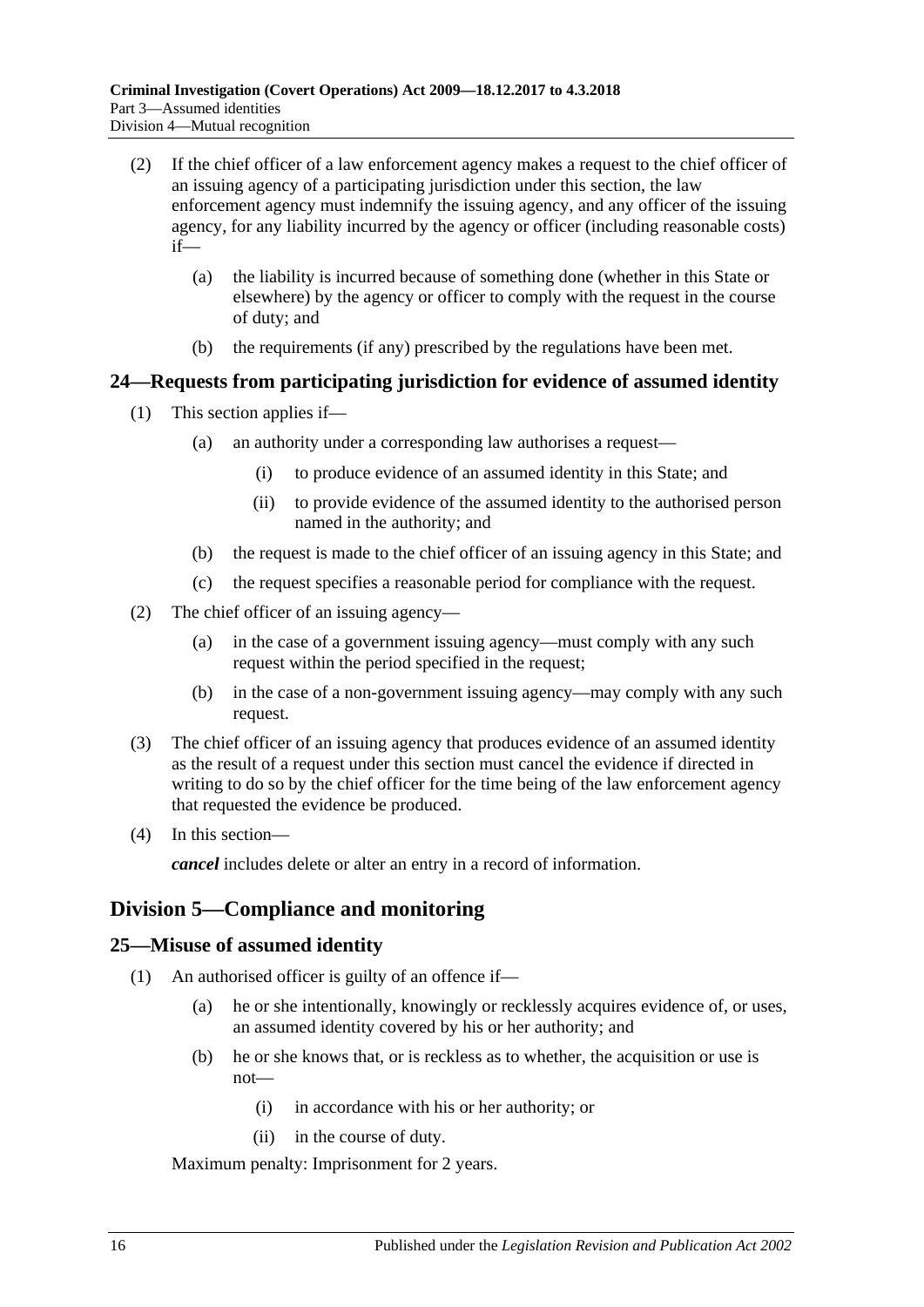- (2) An authorised civilian is guilty of an offence if—
	- (a) he or she intentionally, knowingly or recklessly acquires evidence of, or uses, an assumed identity covered by his or her authority; and
	- (b) he or she knows that, or is reckless as to whether, the acquisition or use is not in accordance with—
		- (i) his or her authority; or
		- (ii) the directions of his or her supervisor under the authority.

Maximum penalty: Imprisonment for 2 years.

### <span id="page-16-2"></span><span id="page-16-0"></span>**26—Disclosing information about assumed identity**

- (1) A person is guilty of an offence if—
	- (a) the person intentionally, knowingly or recklessly discloses information that the person knows or is reckless as to whether it reveals, or is likely to reveal, that an assumed identity acquired or used by another person is not the other person's real identity; and
	- (b) the person knows, or is reckless as to whether, the disclosure is not made—
		- (i) in connection with the administration or execution of this Act or a corresponding law; or
		- (ii) for the purposes of proceedings arising out of or otherwise related to this Act or a corresponding law or of a report of any such proceedings; or
		- (iii) in accordance with any requirement imposed by law.

Maximum penalty: Imprisonment for 2 years.

- (2) A person is guilty of an offence against this subsection if the person commits an offence against [subsection](#page-16-2) (1) in circumstances in which—
	- (a) the person intends to endanger the health or safety of another or prejudice the effective conduct of an investigation or intelligence gathering in relation to criminal activity; or
	- (b) the person knows, or is reckless as to whether, the disclosure of the information—
		- (i) endangers or will endanger the health or safety of another; or
		- (ii) prejudices or will prejudice the effective conduct of an investigation or intelligence gathering in relation to criminal activity.

Maximum penalty: Imprisonment for 10 years.

### <span id="page-16-3"></span><span id="page-16-1"></span>**27—Record keeping**

(1) The chief officer of a law enforcement agency must cause appropriate records to be kept about the operation of this Part in respect of the agency.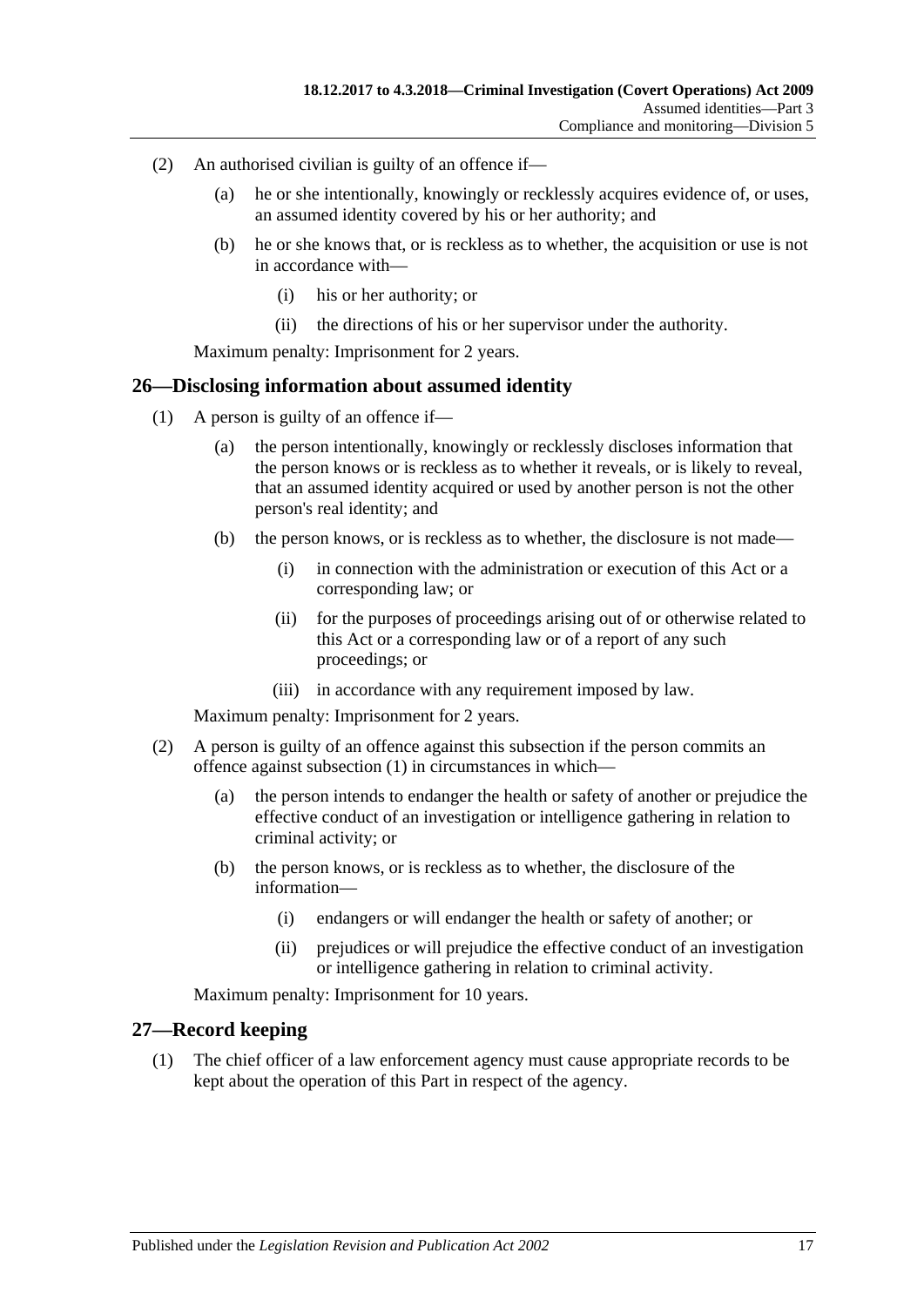- (2) For the purposes of [subsection](#page-16-3) (1), the records of the agency must include the following information in respect of each authority granted, varied or cancelled under this Part:
	- (a) the date on which the authority was granted, varied or cancelled and the name of the person who granted, varied or cancelled the authority;
	- (b) the name of the authorised person under the authority, together with details of the assumed identity to which the authority applies;
	- (c) details of any request made to an issuing agency under [section](#page-12-1) 14 in respect of the authority;
	- (d) the general nature of the duties undertaken by the authorised person under the assumed identity;
	- (e) general details of relevant financial transactions entered into using the assumed identity;
	- (f) details of the annual reviews of the authority.

### <span id="page-17-0"></span>**28—Audit of records**

- (1) The chief officer of a law enforcement agency must arrange for the records kept for each authority in respect of the agency to be audited—
	- (a) at least once every 6 months while the authority is in force; and
	- (b) at least once in the 6 months following the cancellation or expiry of the authority.
- (2) An audit must be conducted by a person appointed by the chief officer.
- (3) The person appointed to conduct an audit—
	- (a) may but need not be an officer of the law enforcement agency;
	- (b) must not be a person—
		- (i) who granted, varied or cancelled any of the authorities to which the records relate; or
		- (ii) who is or was an authorised person under any of the authorities to which the records relate.
- (4) The results of an audit are to be reported to the chief officer.

### <span id="page-17-1"></span>**Division 6—Delegation**

### <span id="page-17-2"></span>**29—Delegation**

- (1) Despite any other Act or law to the contrary, the functions of a chief officer of a law enforcement agency under this Part may not be delegated to any other person except as provided by this section.
- (2) A chief officer of a law enforcement agency may delegate to a senior officer of the agency any of the chief officer's functions under this Part.
- (3) No more than 4 delegations may be in force under this section at any 1 time in respect of any 1 law enforcement agency.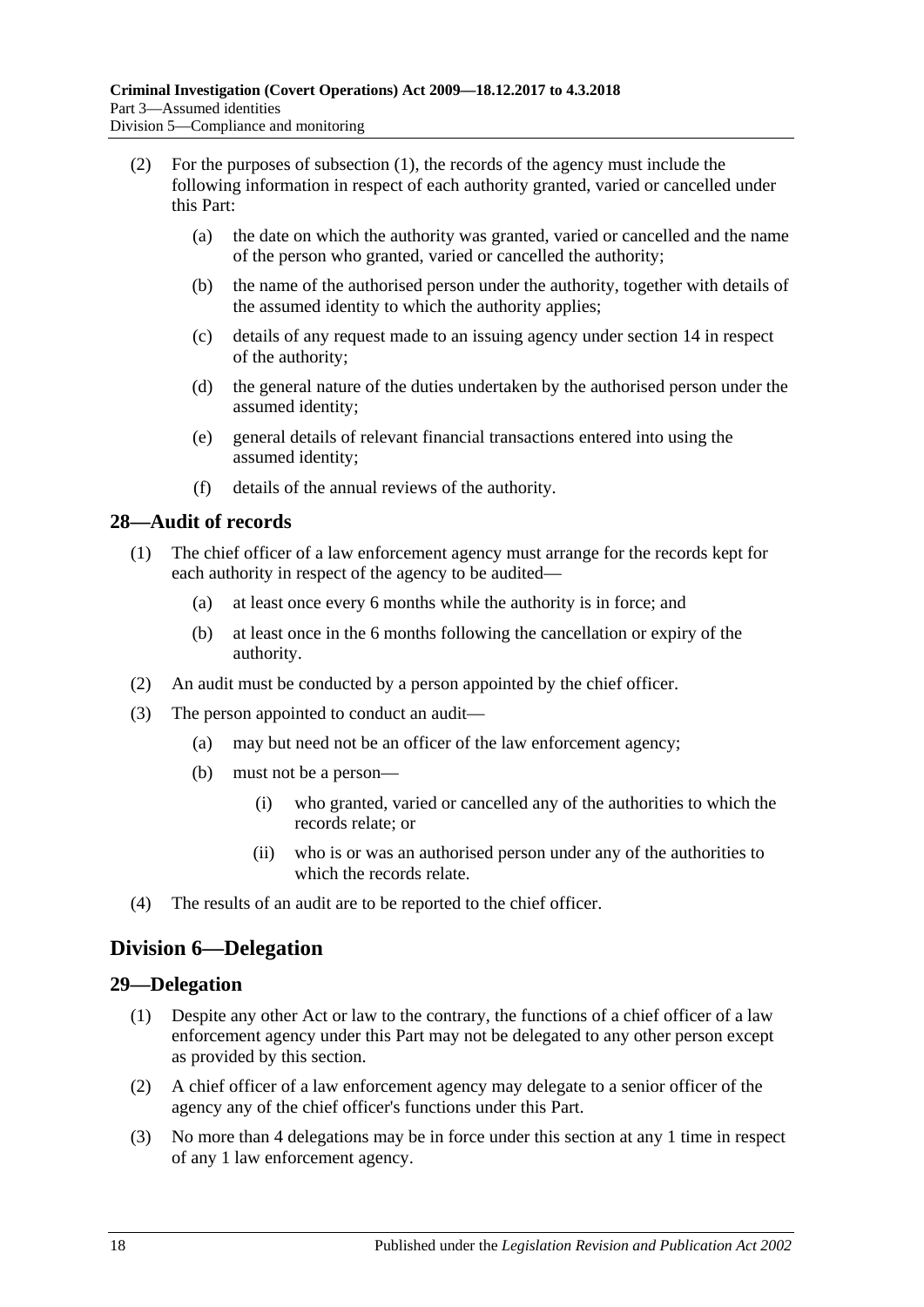(4) In this section—

*senior officer* means—

- (a) in relation to SA Police—a police officer of or above the rank of Superintendent;
- (b) in relation to the Australian Crime Commission—
	- (i) the Director National Operations; or
	- (ii) a Director; or
	- (iii) the General Manager National Operations; or
	- (iv) a member of staff of the Australian Crime Commission who is an SES employee or acting SES employee (within the meaning of the *Australian Crime Commission Act 2002* of the Commonwealth) and who holds a position that is prescribed by the regulations for the purposes of this definition.

## <span id="page-18-0"></span>**Part 4—Witness identity protection**

### <span id="page-18-1"></span>**Division 1—Interpretation**

### <span id="page-18-2"></span>**30—Interpretation**

For the purposes of this Part—

- (a) a charge against a person for an offence is *outstanding* until the charge is finally dealt with in any of the following ways:
	- (i) the charge is withdrawn;
	- (ii) the charge is dismissed by a court;
	- (iii) the person is discharged by a court following a preliminary examination;
	- (iv) the person is acquitted or found guilty of the offence;
	- (v) the person is declared under Part 8A of the *[Criminal Law](http://www.legislation.sa.gov.au/index.aspx?action=legref&type=act&legtitle=Criminal%20Law%20Consolidation%20Act%201935)  [Consolidation Act](http://www.legislation.sa.gov.au/index.aspx?action=legref&type=act&legtitle=Criminal%20Law%20Consolidation%20Act%201935) 1935* to be liable to supervision;
	- (vi) in any other case—when proceedings relating to the charge are otherwise concluded or terminated; and
- (b) anything permitted to be done by a party to proceedings may be done by the party's lawyer; and
- (c) any requirement to give something to a party to proceedings is satisfied by giving the thing to the party's lawyer.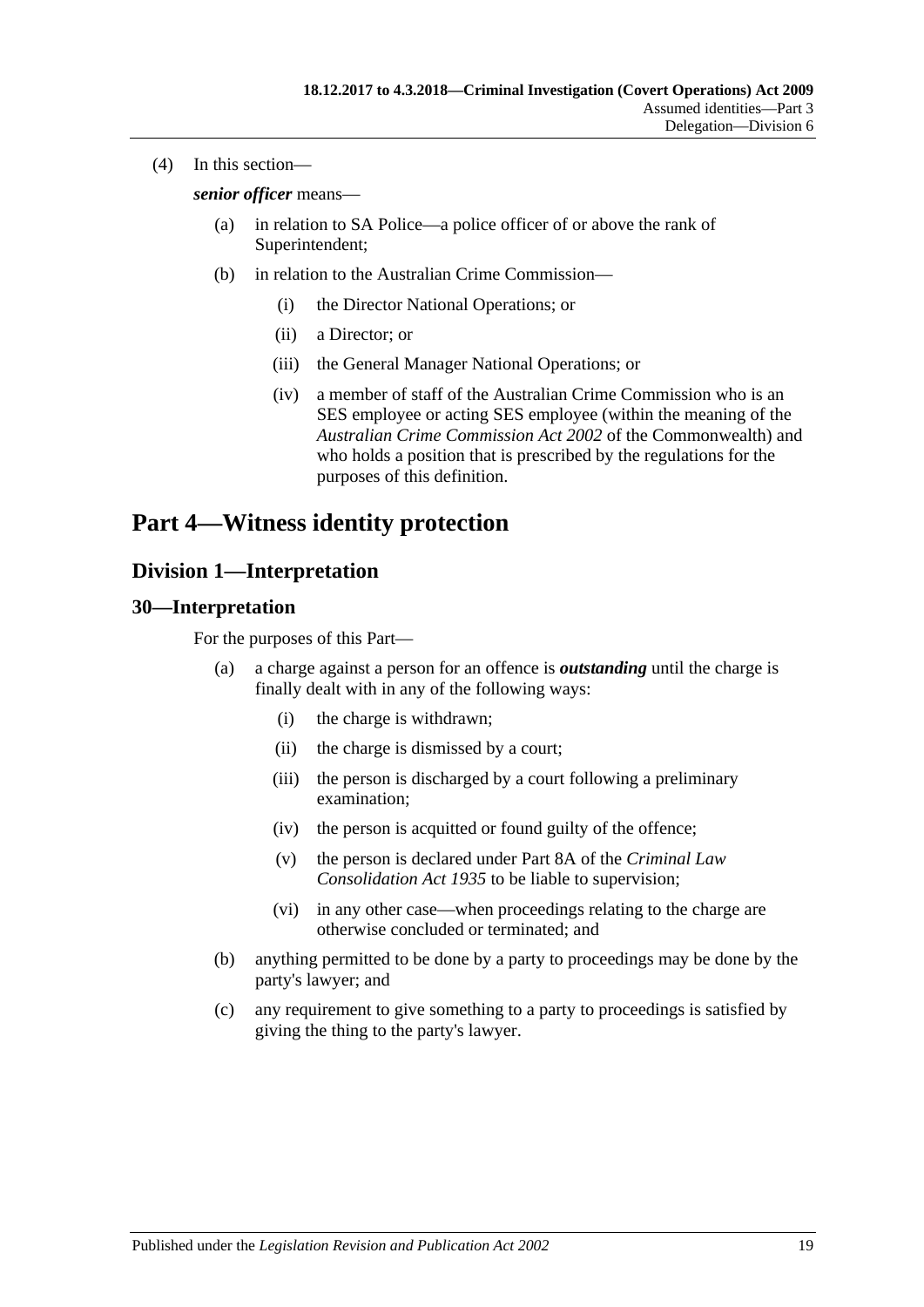### <span id="page-19-0"></span>**Division 2—Witness identity protection certificates for local operatives**

### <span id="page-19-1"></span>**31—Chief officer may give witness identity protection certificate to local operative**

- <span id="page-19-3"></span>(1) The chief officer of a law enforcement agency may give a certificate in respect of a local operative in relation to proceedings (a *witness identity protection certificate*) if—
	- (a) the local operative is, or may be, required to give evidence in the proceedings; and
	- (b) the chief officer is satisfied on reasonable grounds that the disclosure in the proceedings of the local operative's identity or where the local operative lives is likely—
		- (i) to endanger the safety of the local operative or another person; or
		- (ii) to prejudice an investigation.
- (2) The chief officer may not give a witness identity protection certificate in respect of the local operative until the chief officer has received the following information from the local operative verified by statutory declaration:
	- (a) whether he or she has ever been convicted or found guilty of an offence (in this State or elsewhere) and, if so, particulars of each offence;
	- (b) whether any charges against the local operative for an offence are pending or outstanding (in this State or elsewhere) and, if so, particulars of each charge;
	- (c) if the local operative is or was a law enforcement officer—
		- (i) whether he or she has ever been found guilty of professional misconduct and, if so, particulars of each finding; and
		- (ii) whether to his or her knowledge any allegations of professional misconduct against him or her are outstanding and, if so, particulars of each allegation;
	- (d) whether to the local operative's knowledge a court (in this State or elsewhere) has ever made any adverse comment about his or her credibility and, if so, particulars of the comment;
	- (e) whether the local operative has ever made a false representation when the truth was required and, if so, particulars of the representation;
	- (f) particulars of anything else known to the local operative that may be relevant to his or her credibility.
- <span id="page-19-2"></span>(3) A person cannot be compelled to disclose or produce a statutory declaration made under this section in any proceedings.
- (4) However, [subsection \(3\)](#page-19-2) does not apply to—
	- (a) proceedings for perjury or otherwise in respect of the falsity of the statutory declaration; or
	- (b) proceedings of a disciplinary nature against a law enforcement officer; or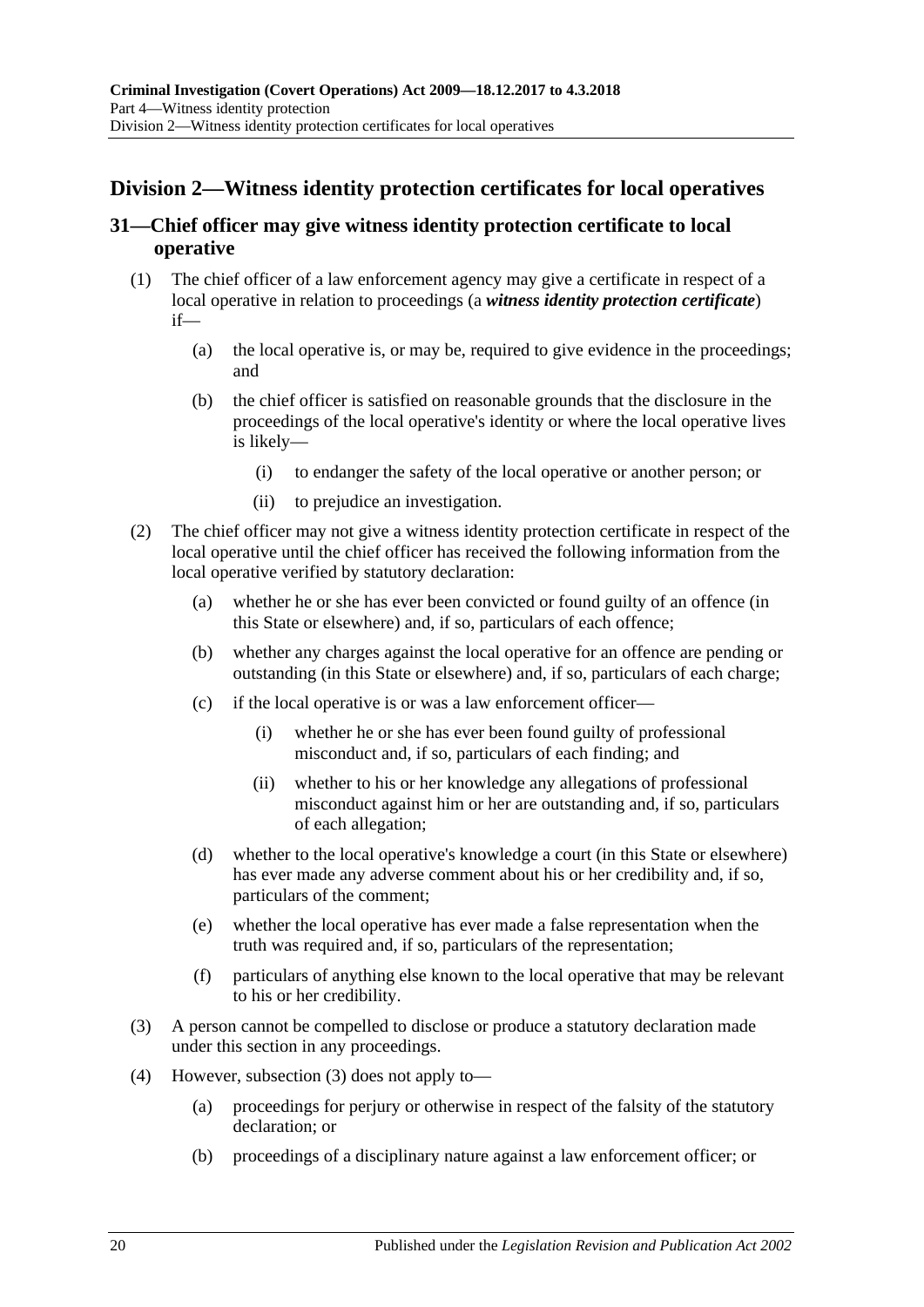- (c) investigations or inquiries by a person or body in any jurisdiction having jurisdiction to investigate or inquire into the conduct of a law enforcement officer.
- (5) The chief officer must make all reasonable enquiries to enable him or her to ascertain the information required to be included in the certificate under this Part.

### <span id="page-20-3"></span><span id="page-20-0"></span>**32—Protection of decision to give witness identity protection certificate**

- (1) A decision to give a witness identity protection certificate—
	- (a) is final; and
	- (b) cannot be appealed against, reviewed, called into question, quashed or invalidated in any court.
- (2) [Subsection \(1\)](#page-20-3) does not prevent a decision to give a witness identity protection certificate from being called into question in the course of any proceedings of a disciplinary nature against the person who made the decision.

### <span id="page-20-1"></span>**33—Form of witness identity protection certificate**

- <span id="page-20-2"></span>(1) The chief officer of a law enforcement agency must ensure that a witness identity protection certificate given in respect of a local operative in relation to proceedings includes the following information:
	- (a) the name of the law enforcement agency of which he or she is the chief officer;
	- (b) the date on which the certificate is given;
	- (c) the grounds for giving the certificate;
	- (d) if the local operative—
		- (i) is known to a party to the proceedings or a party's lawyer by a name other than the local operative's real name—that name (the *assumed name*); or
		- (ii) is not known to any party to the proceedings or any party's lawyer by a name—the local operative's court name for the proceedings;
	- (e) the period during which the local operative was involved in the investigation to which the proceedings relate;
	- (f) whether the local operative has ever been convicted or found guilty of an offence (in this State or elsewhere) and, if so, particulars of each offence;
	- (g) whether any charges against the local operative for an offence are pending or outstanding (in this State or elsewhere) and, if so, particulars of each charge;
	- (h) if the local operative is or was a law enforcement officer—
		- (i) whether the local operative has ever been found guilty of professional misconduct and, if so, particulars of each finding; and
		- (ii) whether to the local operative's knowledge any allegations of professional misconduct against him or her are outstanding and, if so, particulars of each allegation;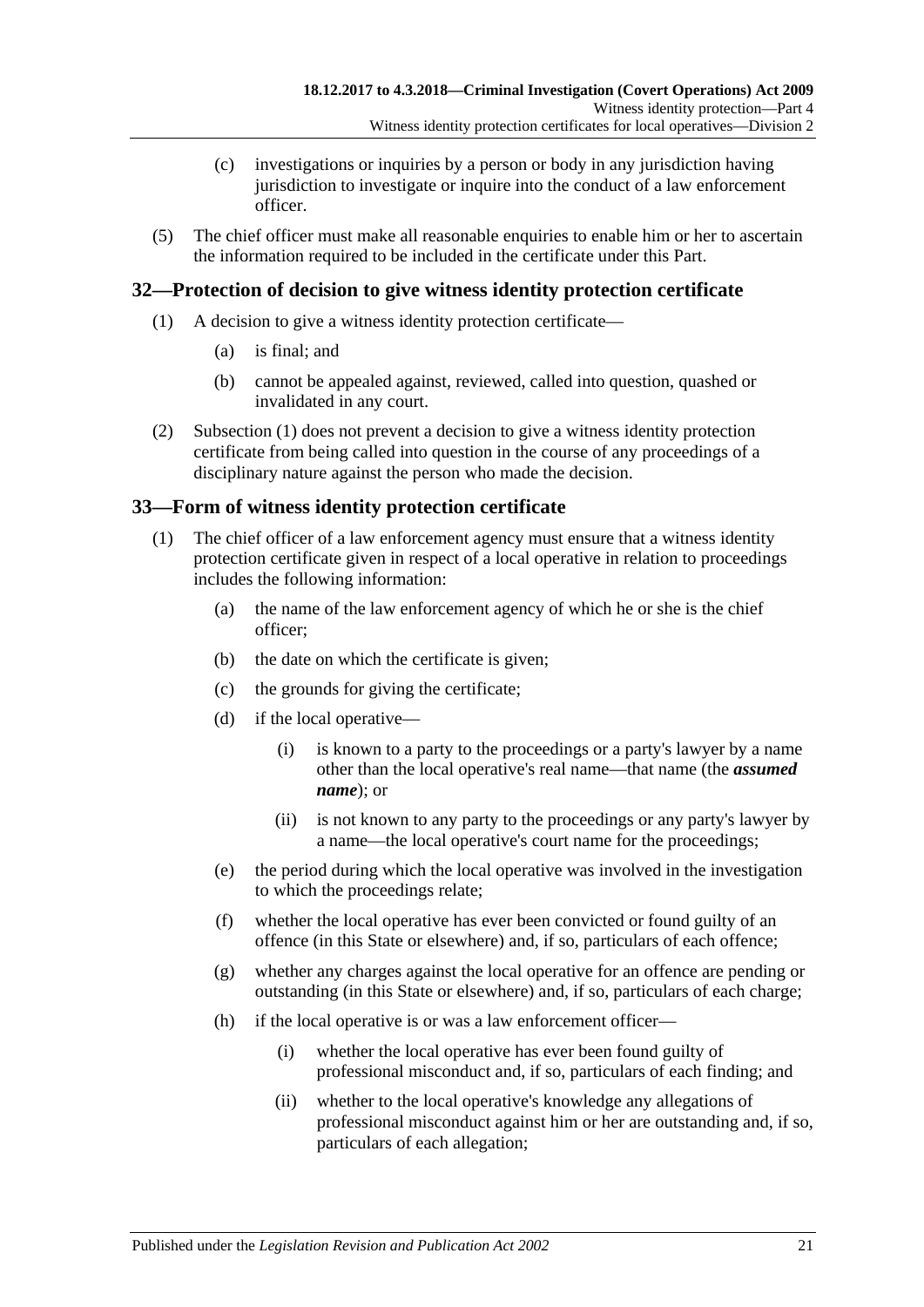- (i) whether, to the knowledge of the person giving the certificate, a court (in this State or elsewhere) has ever made any adverse comment about the local operative's credibility and, if so, particulars of the comment;
- (j) whether, to the knowledge of the person giving the certificate, the local operative has ever made a false representation when the truth was required and, if so, particulars of the representation;
- (k) if there is anything else known to the person giving the certificate that may be relevant to the local operative's credibility, particulars of the thing.
- (2) A witness identity protection certificate must not contain information that may allow the local operative's identity, or where the local operative lives, to be revealed.

### <span id="page-21-0"></span>**34—Cancellation of witness identity protection certificate**

- (1) If, in relation to proceedings, the chief officer of a law enforcement agency considers that it is no longer necessary or appropriate to prevent the disclosure of the identity of a local operative or where he or she lives, the chief officer may cancel a witness identity protection certificate in respect of the local operative.
- (2) If a witness identity protection certificate is cancelled after it has been filed in court under [section](#page-22-0) 37, the chief officer must immediately give written notice to the court and each party to the proceedings that the certificate has been cancelled.

### <span id="page-21-1"></span>**35—Permission to give information disclosing operative's identity etc**

- (1) Where the chief officer of a law enforcement agency gives a witness identity protection certificate in respect of a local operative in relation to proceedings, the chief officer may, if he or she considers it necessary or appropriate for information that discloses, or may lead to the disclosure of, the local operative's identity or where he or she lives to be given otherwise than in the proceedings, give written permission to a person to give the information.
- (2) The permission—
	- (a) must—
		- (i) identify the person who may give the information; and
		- (ii) identify the person to whom the information may be given; and
		- (iii) specify the information that may be given; and
	- (b) may specify how the information may be given.

### <span id="page-21-2"></span>**Division 3—Use of witness identity protection certificates in proceedings**

### <span id="page-21-3"></span>**36—Application and interpretation of Division**

- (1) This Division applies to proceedings in this State in which an operative is, or may be, required to give evidence obtained as an operative.
- (2) To remove any doubt, this Division does not affect the operation of the common law in relation to the protection of the identity of a person who is not an operative who gives or intends to give evidence in proceedings in this State.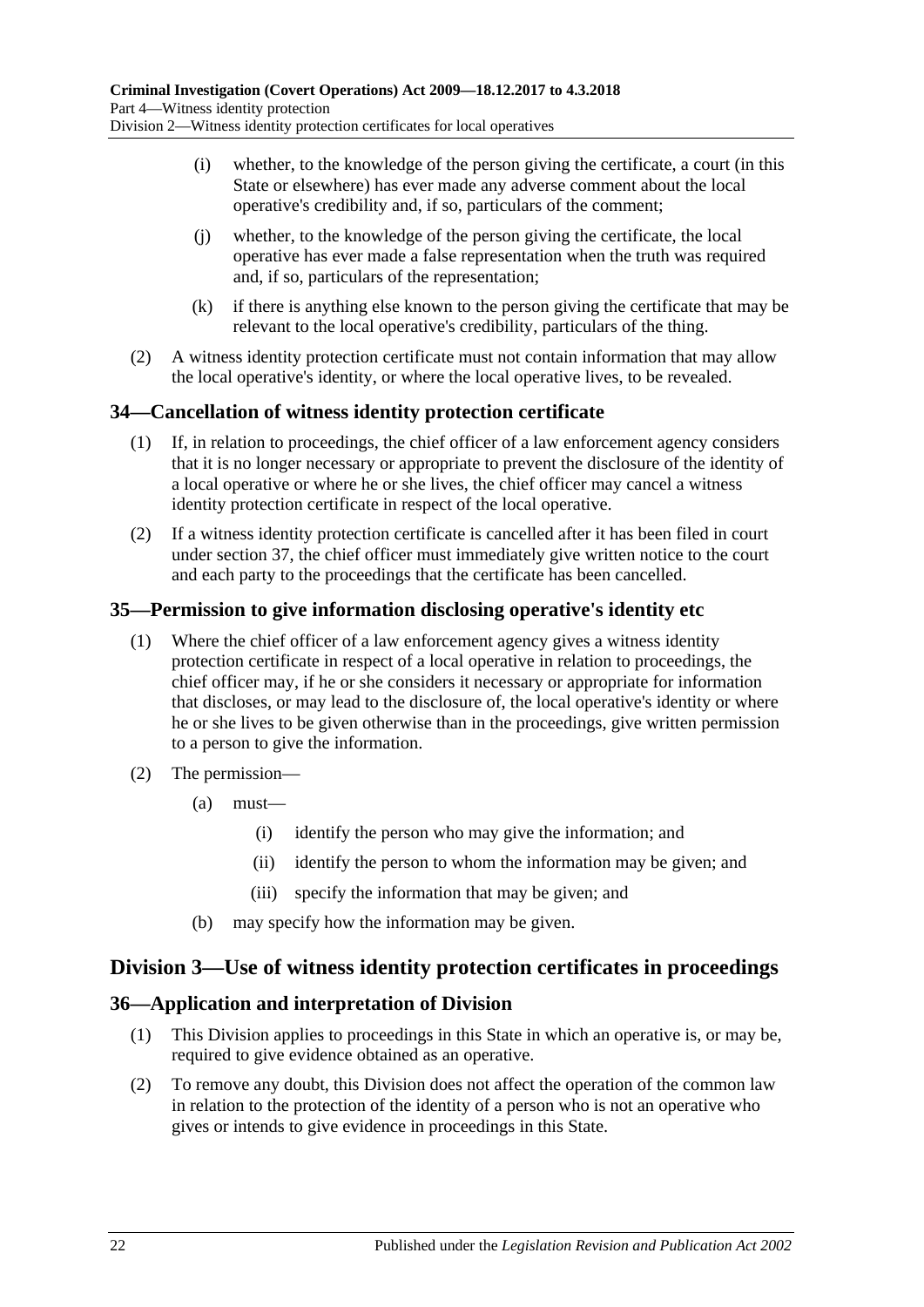(3) In this Division—

*witness identity protection certificate* means—

- (a) a witness identity protection certificate given in respect of a local operative; or
- (b) an interstate witness identity protection certificate,

as the case requires.

### <span id="page-22-0"></span>**37—Filing and effect of filing of witness identity protection certificate in court**

- (1) A witness identity protection certificate for an operative in relation to proceedings in this State must be filed in court before the operative gives evidence in the proceedings.
- (2) A person who files a witness identity protection certificate in court under this section must serve a copy of the certificate—
	- (a) on each party to the proceedings at least 14 days (or such shorter period as may be agreed by the parties) before the day on which the operative is to give evidence; and
	- (b) by order of the court—on any other person specified in the order.
- $(3)$  If—
	- (a) a witness identity protection certificate given in respect of an operative is filed under this section; and
	- (b) either—
		- (i) a copy of the certificate is served in accordance with this section; or
		- (ii) the court gives permission for this section to apply despite non-compliance with this section,

then—

- (c) the operative may give evidence in the proceedings under the assumed name, or court name, specified in the certificate; and
- (d) subject to this Division—
	- (i) a question must not be asked of a witness (including the operative) that may lead to the disclosure of the operative's identity or where the operative lives; and
	- (ii) a witness (including the operative) cannot be required to (and must not) answer a question, give evidence or provide information that discloses, or may lead to the disclosure of, the operative's identity or where the operative lives; and
	- (iii) a person involved in the proceedings must not make a statement that discloses, or may lead to the disclosure of, the operative's identity or where the operative lives.
- (4) The presiding officer in proceedings in a court in which a witness identity protection certificate in respect of an operative has been filed may require the operative—
	- (a) to disclose his or her true identity to the presiding officer; and
	- (b) to provide the presiding officer with photographic evidence of that identity.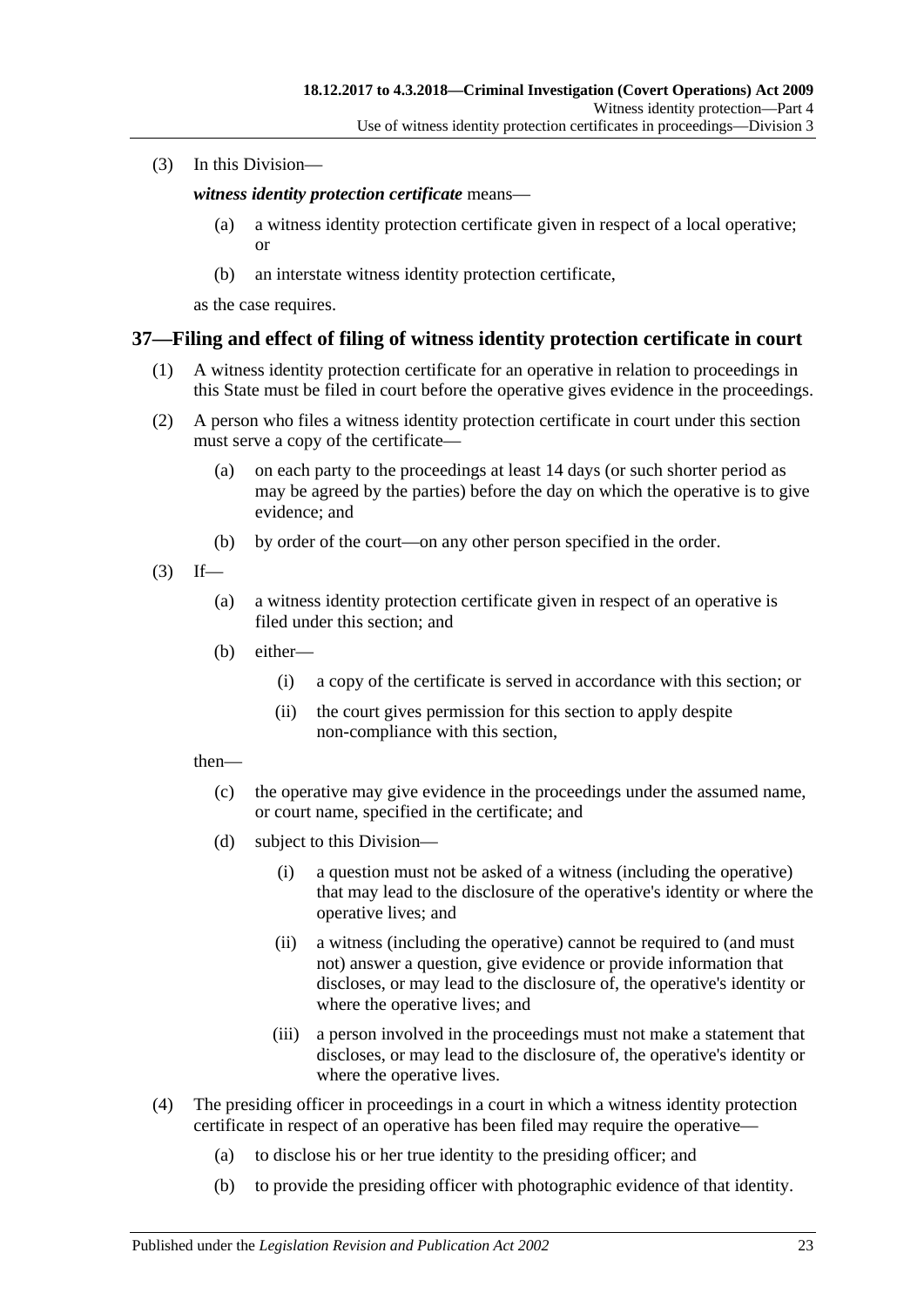- <span id="page-23-4"></span><span id="page-23-3"></span>(5) For the purposes of this section, a *person involved in proceedings* includes—
	- (a) the court; and
	- (b) a party to the proceedings; and
	- (c) a person given permission to be heard or make submissions in the proceedings; and
	- (d) a lawyer representing a person referred to in [paragraph](#page-23-3) (b) or [\(c\)](#page-23-4) or a lawyer assisting the court in the proceedings; and
	- (e) any other officer of the court or person assisting the court in the proceedings; and
	- (f) a person acting in the execution of any process or the enforcement of any order in the proceedings.

### <span id="page-23-0"></span>**38—Orders to protect operative's identity etc**

- (1) The court in which a witness identity protection certificate is filed may make any order it considers necessary or desirable to protect the identity of the operative in respect of whom the certificate has been filed or to prevent the disclosure of where the operative lives.
- <span id="page-23-5"></span>(2) A person is guilty of an offence if—
	- (a) the person knows, or is reckless as to whether, an order has been made under this section; and
	- (b) the person intentionally, knowingly or recklessly contravenes the order.

Maximum penalty: Imprisonment for 2 years.

(3) [Subsection \(2\)](#page-23-5) does not limit the court's power to punish for contempt.

### <span id="page-23-1"></span>**39—Directions to jury**

Subject to section [40\(4\)\(b\),](#page-24-0) if an operative in respect of whom a witness identity protection certificate has been filed in court in relation to proceedings gives evidence in the proceedings, the court must (unless it considers it inappropriate) direct the jury not to give the operative's evidence any more or less weight, or draw any adverse inferences against the defendant or another party to the proceedings because the certificate has been filed or the court has made an order under [section](#page-23-0) 38.

### <span id="page-23-2"></span>**40—Application for disclosure of operative's identity etc in proceedings**

- (1) If a witness identity protection certificate in respect of an operative has been filed in a court in relation to proceedings, a party to the proceedings or a lawyer assisting the court in the proceedings may, at any time after the certificate has been filed, apply to the court—
	- (a) for permission—
		- (i) to ask a question of a witness (including the operative) that may lead to the disclosure of the operative's identity or where the operative lives; or
		- (ii) for a person involved in the proceedings to make a statement that discloses, or may lead to the disclosure of, the operative's identity or where the operative lives; or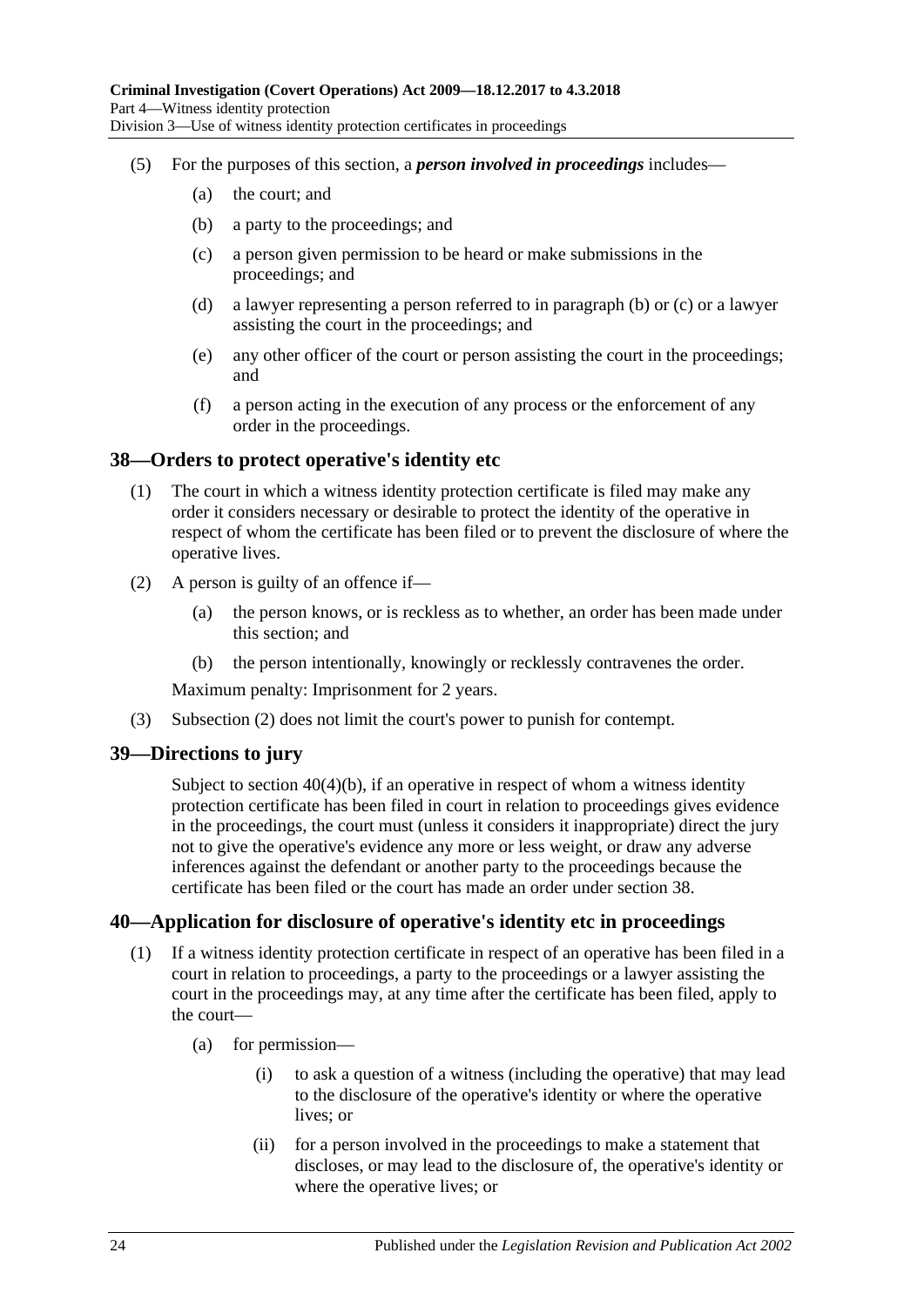- (b) for an order requiring a witness (including the operative) to answer a question, give evidence or provide information that discloses, or may lead to the disclosure of, the operative's identity or where the operative lives.
- (2) An application under this section must be heard in the absence of the jury (if any).
- (3) The court may give permission or make an order under this section if (and only if) the court is satisfied that—
	- (a) there is evidence that, if accepted, would substantially call into question the operative's credibility; and
	- (b) it would be impractical to test properly the credibility of the operative without risking the disclosure of, or disclosing, the operative's identity or where the operative lives; and
	- (c) it is in the interests of justice that the operative's credibility be tested.
- (4) Each party to the proceedings must be informed of any proposal by the court to give permission or make an order under this section and, if the proposed permission or order relates to a witness who is the operative in respect of whom the witness identity protection certificate has been filed—
	- (a) if the witness has not yet given evidence in the proceedings—the party calling the witness must be given the opportunity to withdraw the witness (in which case, the permission or order relating to that witness lapses);
	- (b) if the witness has already given evidence in the proceedings—the court may, and if a party so requests must, warn the jury of the need for caution in determining whether to accept the evidence and the weight to be given to it.
- <span id="page-24-0"></span>(5) Unless the court considers that the interests of justice require otherwise, the court must be closed—
	- (a) when an application is made under this section; and
	- (b) if permission is given or an order made in response to the application—when the evidence is given or information provided that discloses, or may lead to the disclosure of, the operative's identity or where the operative lives.
- (6) The court must make an order suppressing the publication of anything said—
	- (a) when an application is made under this section; and
	- (b) if permission is given or an order made in response to the application—when the evidence is given or information provided that discloses, or may lead to the disclosure of, the operative's identity or where the operative lives.
- (7) The court may, under this section, make any other order it considers appropriate to protect the operative's identity or to prevent the disclosure of where the operative lives.
- (8) Nothing in this section prevents the taking of a transcript of court proceedings but the court may make an order for how the transcript is to be dealt with, including an order suppressing its publication.
- <span id="page-24-1"></span>(9) A person is guilty of an offence if—
	- (a) the person knows, or is reckless as to whether, an order has been made under this section; and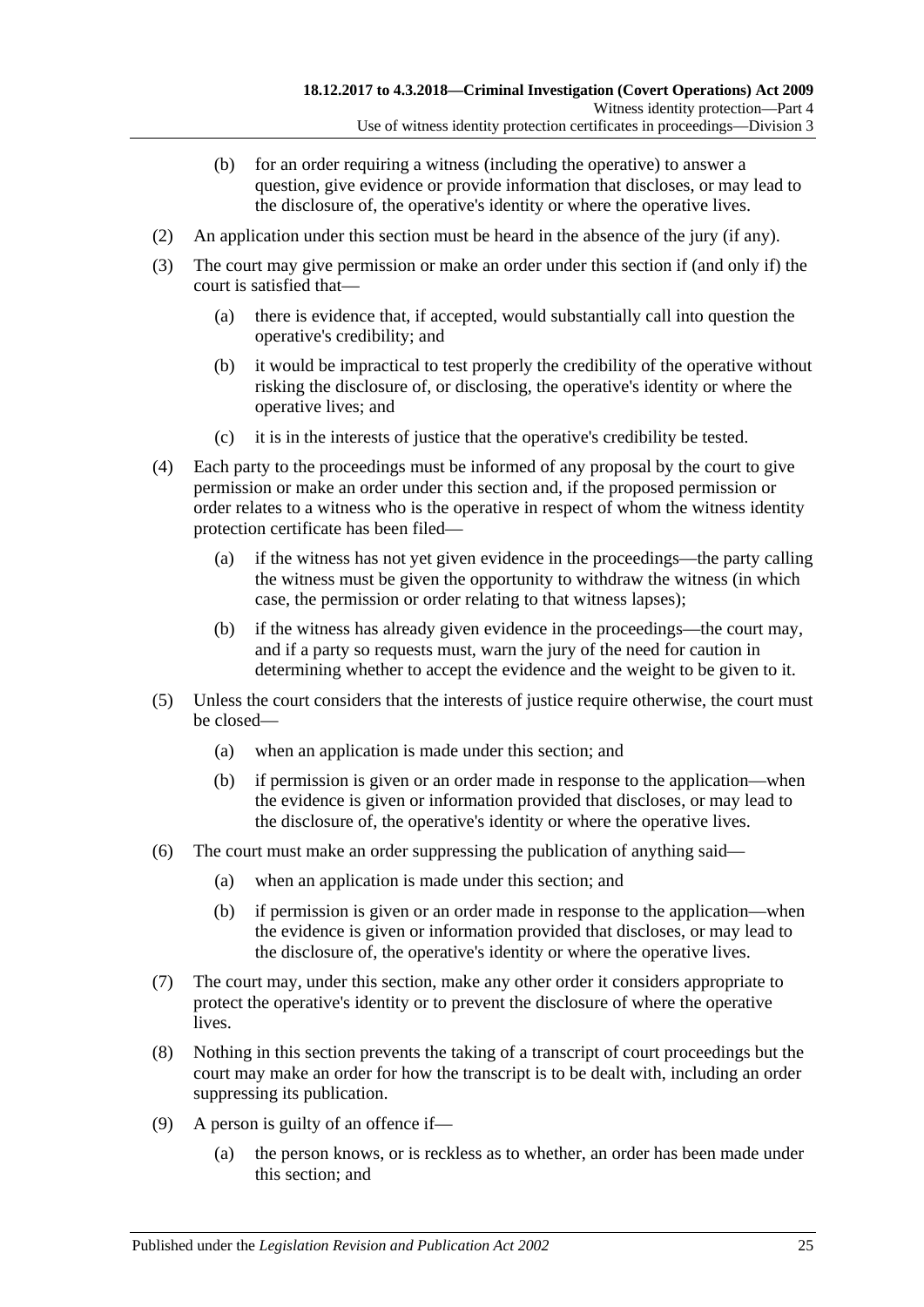(b) the person intentionally, knowingly or recklessly contravenes the order.

Maximum penalty: Imprisonment for 2 years.

(10) [Subsection \(9\)](#page-24-1) does not limit the court's power to punish for contempt.

### <span id="page-25-3"></span><span id="page-25-0"></span>**41—Offences**

- (1) A person commits an offence if—
	- (a) a witness identity protection certificate in respect of an operative has been given; and
	- (b) the person knows, or is reckless as to whether, the certificate has been given; and
	- (c) the person intentionally, knowingly or recklessly does something (the *disclosure action*) that discloses, or is likely to lead to the disclosure of, the operative's identity or where the operative lives; and
	- (d) the person knows, or is reckless as to whether, the certificate has not been cancelled (whether under this Act or a corresponding law) before the person does the disclosure action; and
	- (e) the person knows, or is reckless as to whether—
		- (i) the disclosure action is not permitted under this Act; or
		- (ii) the disclosure action is not authorised under a corresponding law.

Maximum penalty: Imprisonment for 2 years.

- (2) A person is guilty of an offence against this subsection if the person commits an offence against [subsection](#page-25-3) (1) in circumstances in which the person—
	- (a) intends to endanger the health or safety of another or prejudice the effective conduct of an investigation; or
	- (b) knows, or is reckless as to whether, the disclosure action—
		- (i) endangers or will endanger the health or safety of another; or
		- (ii) prejudices or will prejudice the effective conduct of an investigation.

Maximum penalty: Imprisonment for 10 years.

### <span id="page-25-1"></span>**Division 4—Delegation**

### <span id="page-25-2"></span>**42—Delegation**

- (1) Despite any other Act or law to the contrary, the functions of a chief officer of a law enforcement agency under this Part may not be delegated to any other person except as provided by this Division.
- (2) A chief officer of a law enforcement agency may delegate any of the chief officer's functions under this Part (except this power of delegation) to a senior officer of the agency.
- (3) In this Division—

*senior officer* means—

(a) in relation to SA Police—a Deputy Commissioner;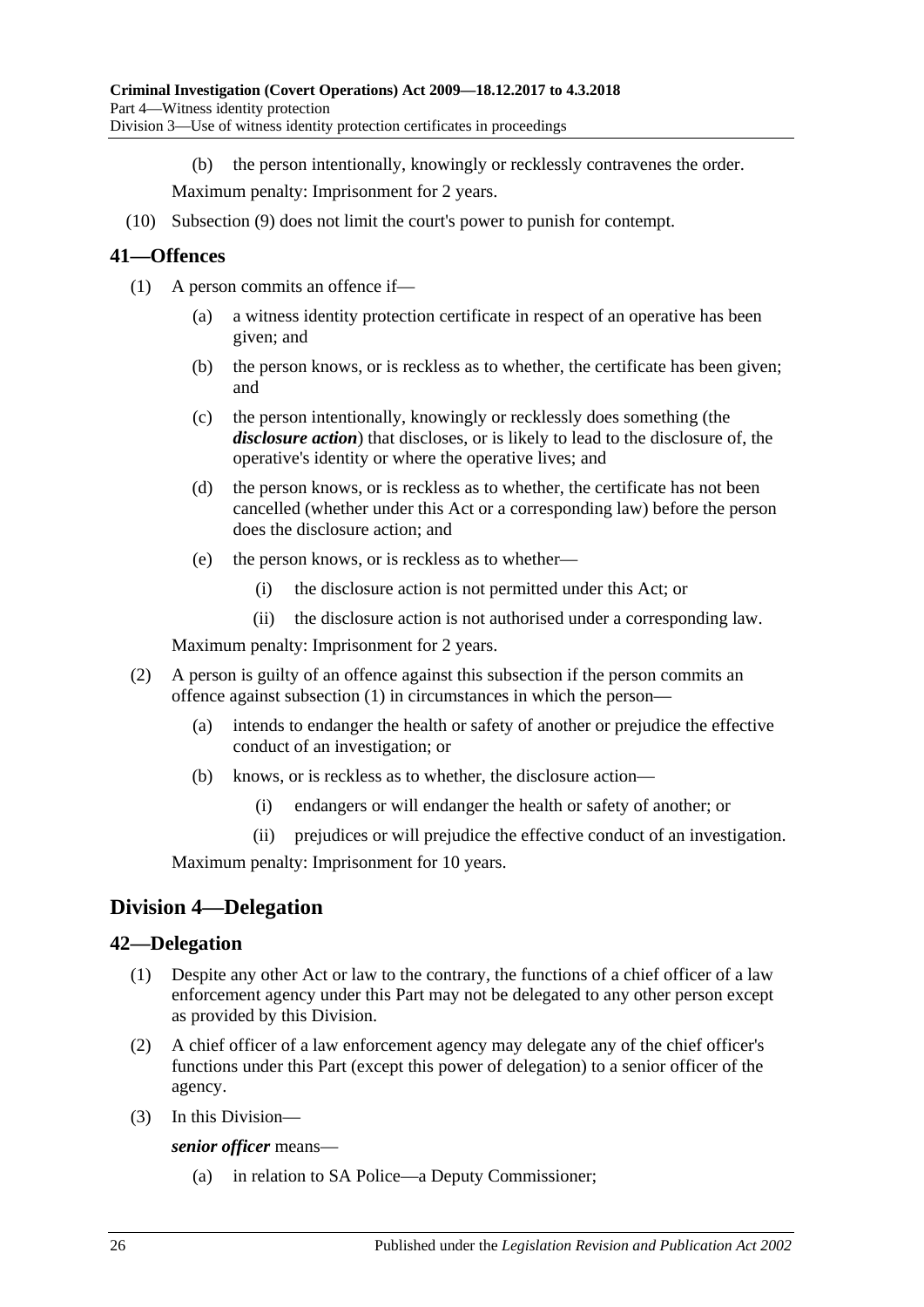- (b) in relation to the Australian Crime Commission—
	- (i) the Director National Operations; or
	- (ii) the General Manager National Operations; or
	- (iii) a member of staff of the Australian Crime Commission who is an SES employee or acting SES employee (within the meaning of the *Australian Crime Commission Act 2002* of the Commonwealth) and who holds a position that is prescribed by the regulations for the purposes of this definition.

## <span id="page-26-0"></span>**Part 5—Application of Act to approvals, authorities or certificates under corresponding laws**

### <span id="page-26-1"></span>**43—Application of Act to approvals under corresponding laws**

The following provision applies to anything done in this State in relation to a corresponding approval as if it were an approval given under [Part 2:](#page-6-0)

[section](#page-8-0) 5 (Legal immunity of persons taking part in approved undercover operations).

### <span id="page-26-2"></span>**44—Application of Act to authorities under corresponding laws**

The following provisions apply to anything done in this State in relation to a corresponding authority as if it were an authority granted under [Part 3:](#page-8-1)

- (a) [section](#page-13-0) 16 (Legal immunity of officers of issuing agencies);
- (b) [section](#page-13-3) 18 (Assumed identity may be acquired and used);
- (c) [section](#page-13-4) 19 (Legal immunity of authorised persons acting under authority);
- (d) [section](#page-14-1) 21 (Particular qualifications);
- (e) [section](#page-14-2) 22 (Effect of being unaware of variation or cancellation of authority);
- (f) [section](#page-15-2) 25 (Misuse of assumed identity);
- (g) [section](#page-16-0) 26 (Disclosing information about assumed identity).

### <span id="page-26-3"></span>**45—Application of Act to witness identity protection certificates under corresponding laws**

The following provisions apply (with any necessary modifications) to a witness identity protection certificate given under a corresponding law as if it were a witness identity protection certificate given under [Part 4:](#page-18-0)

- (a) [section](#page-22-0) 37 (Filing and effect of filing of witness identity protection certificate in court);
- (b) [section](#page-23-0) 38 (Orders to protect operative's identity etc);
- (c) [section](#page-23-1) 39 (Directions to jury);
- (d) [section](#page-25-0) 41 (Offences).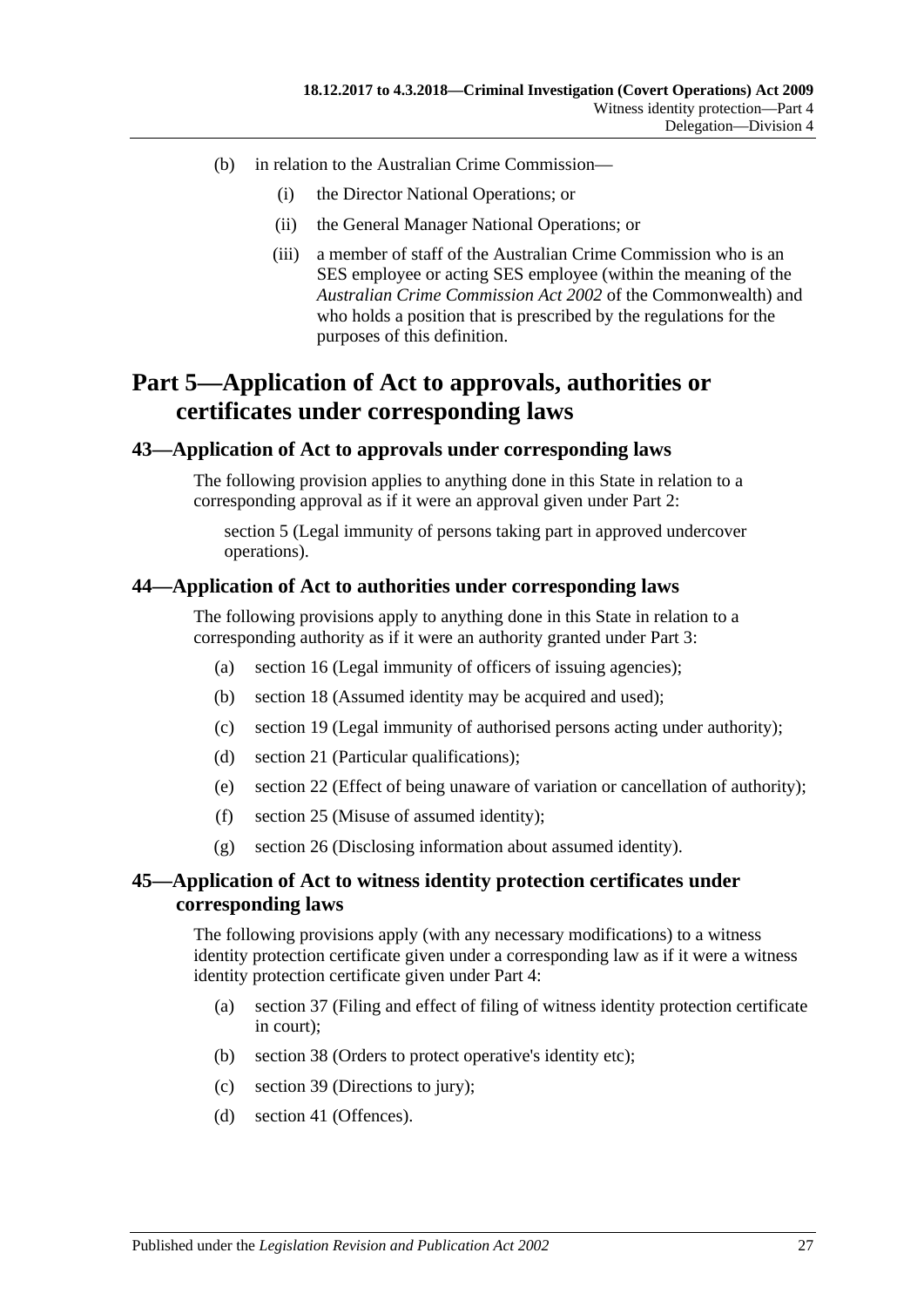## <span id="page-27-0"></span>**Part 6—Miscellaneous**

### <span id="page-27-1"></span>**46—***State Records Act 1997* **and** *Freedom of Information Act 1991* **not to apply**

- (1) The *[State Records Act](http://www.legislation.sa.gov.au/index.aspx?action=legref&type=act&legtitle=State%20Records%20Act%201997) 1997* does not apply to information obtained under this Act.
- (2) Information obtained under this Act is not liable to disclosure under the *[Freedom of](http://www.legislation.sa.gov.au/index.aspx?action=legref&type=act&legtitle=Freedom%20of%20Information%20Act%201991)  [Information Act](http://www.legislation.sa.gov.au/index.aspx?action=legref&type=act&legtitle=Freedom%20of%20Information%20Act%201991) 1991*.

### <span id="page-27-2"></span>**47—Annual report**

- (1) As soon as practicable after 30 June in each year, the chief officer of a law enforcement agency must submit a report to the Minister that includes the following information:
	- (a) in relation to [Part 2—](#page-6-0)
		- (i) the classes of offence for which approvals were given or renewed during the period of 12 months ending on the preceding 30 June; and
		- (ii) the number of approvals given or renewed during that period for offences of each class;
	- (b) in relation to [Part 3—](#page-8-1)
		- (i) the number of authorities granted during the period of 12 months ending on the preceding 30 June; and
		- (ii) a general description of the activities undertaken by authorised persons when using assumed identities under this Act during that period; and
		- (iii) the number of applications for authorities that were refused during that period; and
		- (iv) a statement as to whether or not any fraud or other unlawful activity was identified by an audit under that Part during that period; and
		- (v) any other information relating to authorities and assumed identities that the Minister considers appropriate;
	- (c) in relation to [Part 4—](#page-18-0)
		- (i) the number of witness identity protection certificates given during the period of 12 months ending on the preceding 30 June; and
		- (ii) the basis on which the chief officer was satisfied about the matters mentioned in section [31\(1\)\(b\)](#page-19-3) for each certificate; and
		- (iii) if permission was given or an order made under a provision of a corresponding law that corresponds to [section](#page-23-2) 40 in interstate proceedings in which a witness identity protection certificate in respect of a local operative of the agency was filed—details of the interstate proceedings that relate to the permission or order; and
		- (iv) if a witness identity protection certificate was cancelled—the reason why the certificate was cancelled; and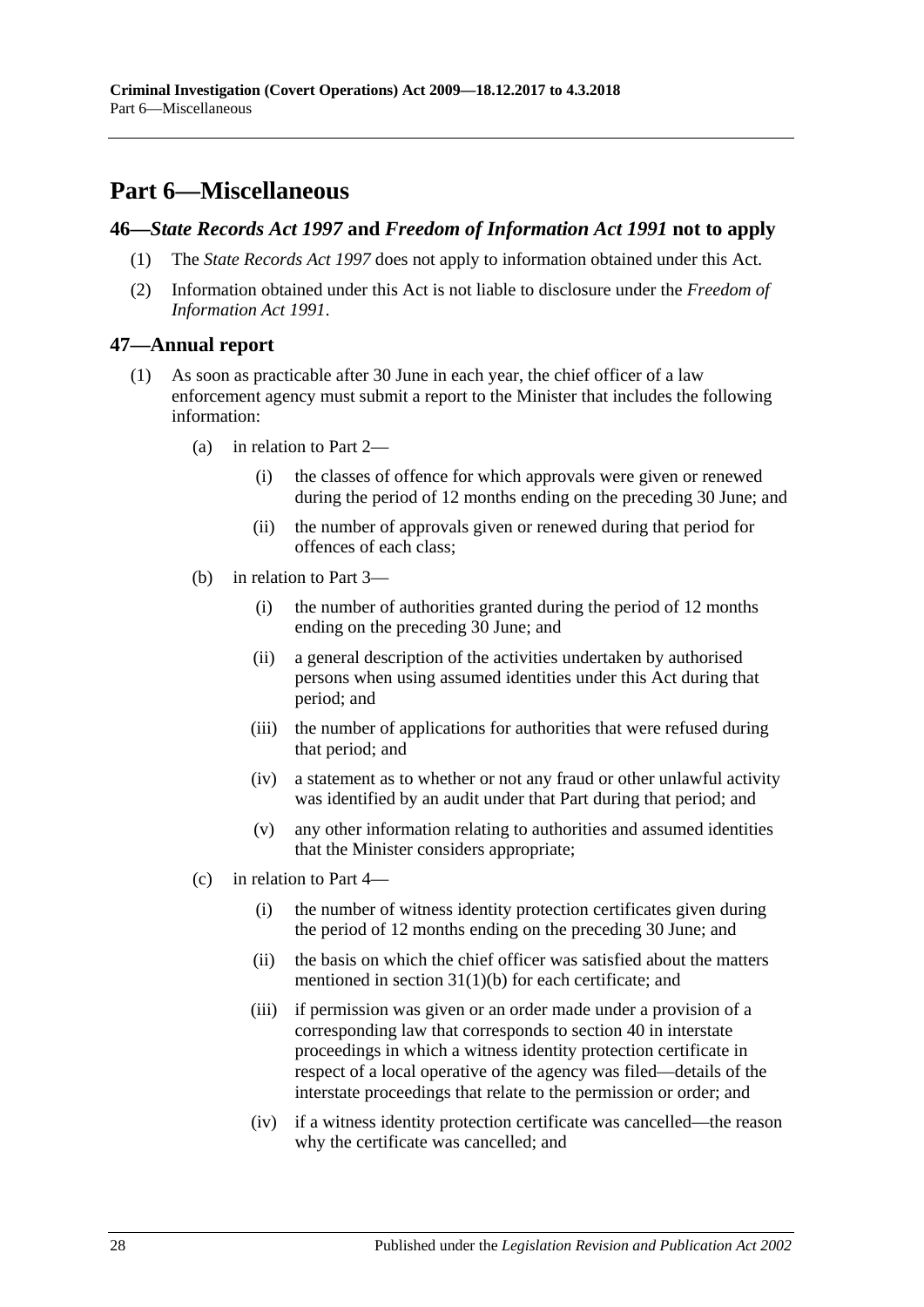- (v) if permission was given under [section](#page-21-1) 35—the reason why the permission was given; and
- (vi) any other information relating to witness identity protection certificates that the Minister considers appropriate;
- (d) any other information relating to the administration of this Act that the Minister considers appropriate.
- (2) The report relating to [Part 4](#page-18-0) must not include information that discloses, or may lead to the disclosure of, an operative's identity, or where the operative lives, unless the witness identity protection certificate in respect of the operative has been cancelled.
- <span id="page-28-3"></span>(3) The chief officer must advise the Minister of any information in the report that should, in the chief officer's opinion, be excluded from the report before the report is laid before Parliament because the information, if made public, could reasonably be expected to—
	- (a) endanger a person's safety; or
	- (b) prejudice an investigation or prosecution; or
	- (c) compromise a law enforcement agency's operational activities or methodologies.
- (4) The Minister must—
	- (a) exclude information from the report if satisfied on the advice of the chief officer of any of the grounds set out in [subsection](#page-28-3) (3); and
	- (b) on or before 30 September in each year—cause a copy of the report to be laid before each House of Parliament.

### <span id="page-28-4"></span><span id="page-28-0"></span>**48—Regulations**

- (1) The Governor may make such regulations as are necessary or expedient for the purposes of this Act.
- (2) Without limiting the generality of [subsection](#page-28-4) (1), the regulations may—
	- (a) be of general or limited application;
	- (b) differ according to differences in time, place or circumstances.

## <span id="page-28-1"></span>**Schedule 1—Transitional provisions**

### **Part 1—Interpretation**

### <span id="page-28-2"></span>**1—Interpretation**

(1) In this Schedule—

*commencement day* means the day on which this Schedule comes into operation.

(2) A reference in an Act, a statutory instrument or any other instrument or document to an undercover operation approved under the *[Criminal Law \(Undercover Operations\)](http://www.legislation.sa.gov.au/index.aspx?action=legref&type=act&legtitle=Criminal%20Law%20(Undercover%20Operations)%20Act%201995) Act [1995](http://www.legislation.sa.gov.au/index.aspx?action=legref&type=act&legtitle=Criminal%20Law%20(Undercover%20Operations)%20Act%201995)* is to be read as a reference to an undercover operation approved under this Act and is to be construed accordingly.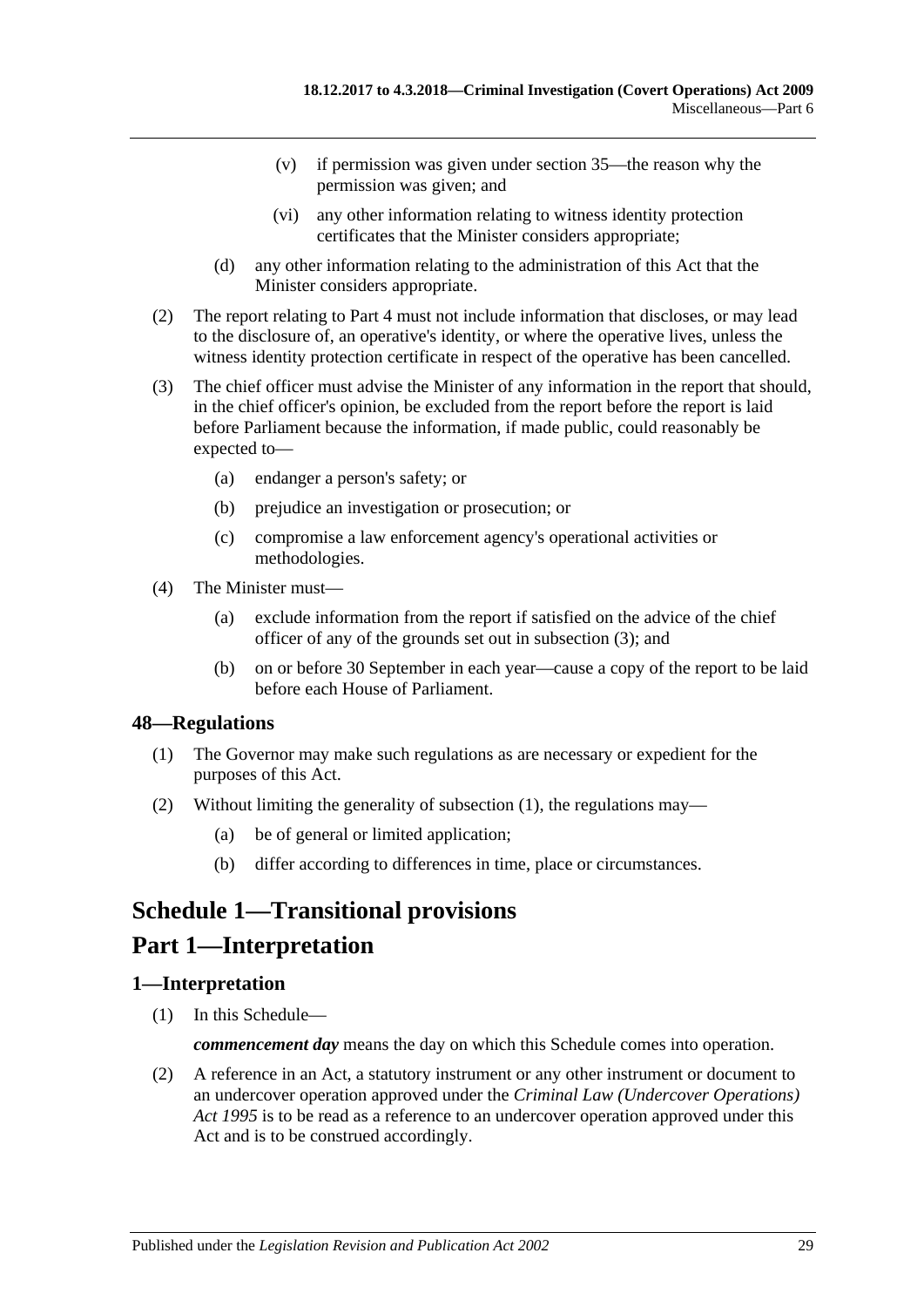## **Part 3—Transitional provisions**

### <span id="page-29-0"></span>**3—Approved undercover operations**

An undercover operation that was approved under the repealed Act immediately before the commencement day will be taken to be an undercover operation approved under [Part 2.](#page-6-0)

### <span id="page-29-1"></span>**4—Assumed identities**

- (1) An authority to use an assumed identity granted in accordance with the policies and procedures of SA Police to a member of SA Police that was in force immediately before the commencement day will be taken, for the period referred to in [subclause](#page-29-3) (2), to be an authority granted under [Part 3](#page-8-1) to use the assumed identity.
- <span id="page-29-3"></span>(2) The period is from the start of the commencement day until the earlier of the following:
	- (a) the day on which cancellation of the authority under [Part 3](#page-8-1) takes effect; or
	- (b) 6 months after the commencement day.
- (3) Nothing in this clause prevents the law enforcement officer from applying for and being granted an authority under [Part 3](#page-8-1) in relation to the assumed identity.
- (4) An authority may be granted under [Part 3](#page-8-1) in relation to criminal activity occurring before, on or after the commencement day.

### <span id="page-29-2"></span>**5—Witness identity protection**

- (1) A witness identity protection certificate may be given under [Part 4](#page-18-0) in relation to interstate proceedings (within the meaning of that Part) that is commenced on or after the commencement day.
- (2) An interstate witness identity protection certificate may be filed under [Part 4](#page-18-0) in proceedings in this State that is commenced on or after the commencement day.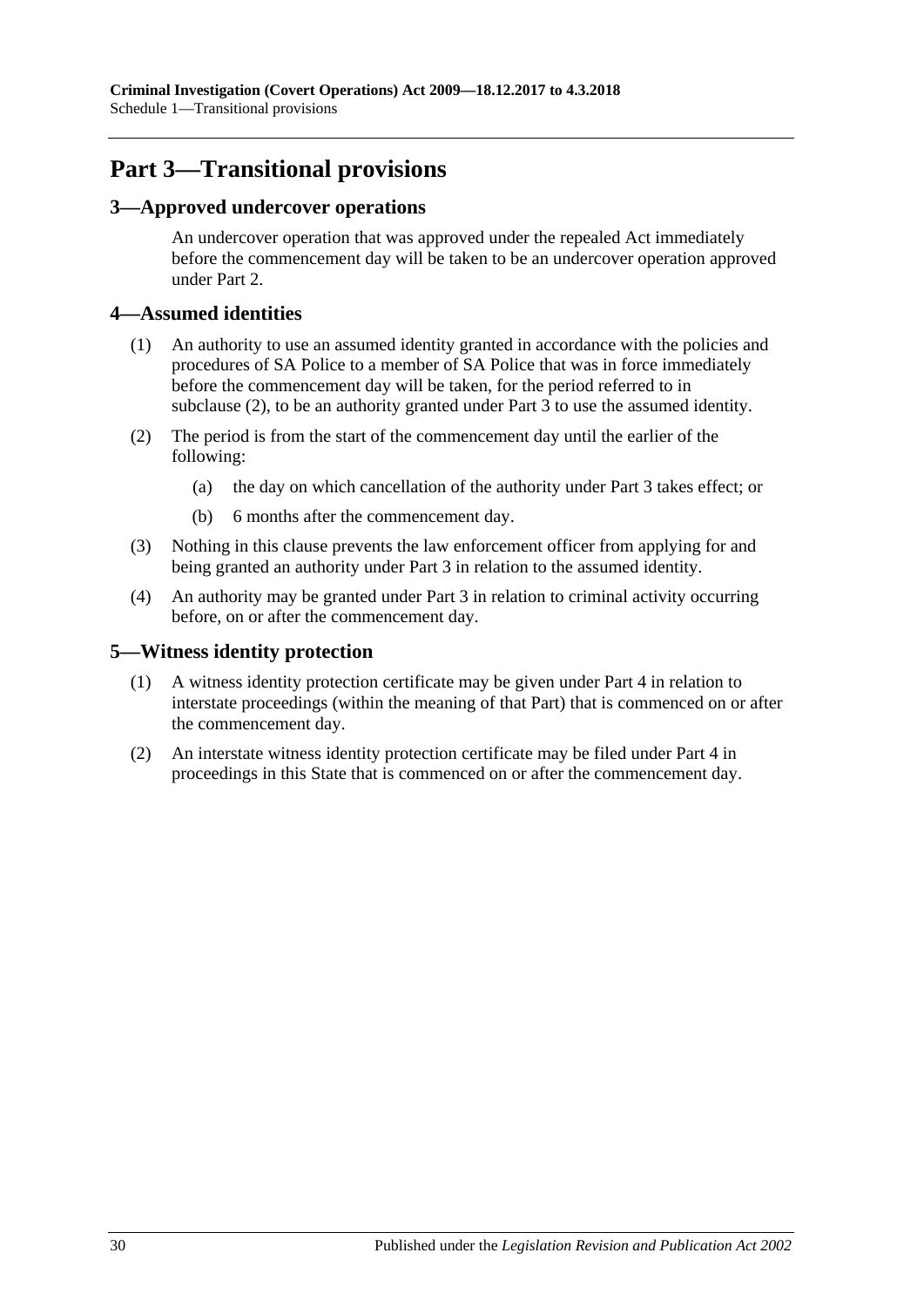## <span id="page-30-0"></span>**Legislative history**

### **Notes**

- Amendments of this version that are uncommenced are not incorporated into the text.
- Please note—References in the legislation to other legislation or instruments or to titles of bodies or offices are not automatically updated as part of the program for the revision and publication of legislation and therefore may be obsolete.
- Earlier versions of this Act (historical versions) are listed at the end of the legislative history.
- For further information relating to the Act and subordinate legislation made under the Act see the Index of South Australian Statutes or www.legislation.sa.gov.au.

### **Legislation repealed by principal Act**

The *Criminal Investigation (Covert Operations) Act 2009* repealed the following:

*Criminal Law (Undercover Operations) Act 1995*

### **Principal Act and amendments**

New entries appear in bold.

| Year    | N <sub>0</sub> | Title                                                                                | Assent     | Commencement                                                           |
|---------|----------------|--------------------------------------------------------------------------------------|------------|------------------------------------------------------------------------|
| 2009    | -7             | Criminal Investigation (Covert<br><i>Operations</i> ) Act 2009                       | 26.2.2009  | 1.7.2009 (Gazette 25.6.2009 p2999)                                     |
| 2012 52 |                | Independent Commissioner Against<br>Corruption Act 2012                              | 6.12.2012  | Sch 3 (cl 11)-1.9.2013 (Gazette<br>23.5.2013 p2006)                    |
| 2014    | 20             | Independent Commissioner Against<br>Corruption (Miscellaneous)<br>Amendment Act 2014 | 27.11.2014 | Sch 1 (cl 1)-27.11.2014 ( <i>Gazette</i><br>27.11.2014 p6554)          |
| 2016 2  |                | <b>Surveillance Devices Act 2016</b>                                                 | 18.2.2016  | Sch 1 (cl 2)-18.12.2017 (Gazette<br>12.12.2017p4961                    |
| 2017    | -18            | Summary Procedure (Indictable<br>Offences) Amendment Act 2017                        | 14.6.2017  | Sch 2 (cll $4 \& 41$ ) -5.3.2018 ( <i>Gazette</i><br>12.12.2017 p4961) |

### **Provisions amended**

New entries appear in bold.

Entries that relate to provisions that have been deleted appear in italics.

| Provision       | How varied                                                                   | Commencement |
|-----------------|------------------------------------------------------------------------------|--------------|
| Long title      | amended under <i>Legislation Revision and</i><br><b>Publication Act 2002</b> | 1.9.2013     |
| Pt <sub>1</sub> |                                                                              |              |
| s <sub>2</sub>  | omitted under Legislation Revision and<br><b>Publication Act 2002</b>        | 1.9.2013     |
| s <sub>3</sub>  |                                                                              |              |
| s(3(1))         |                                                                              |              |